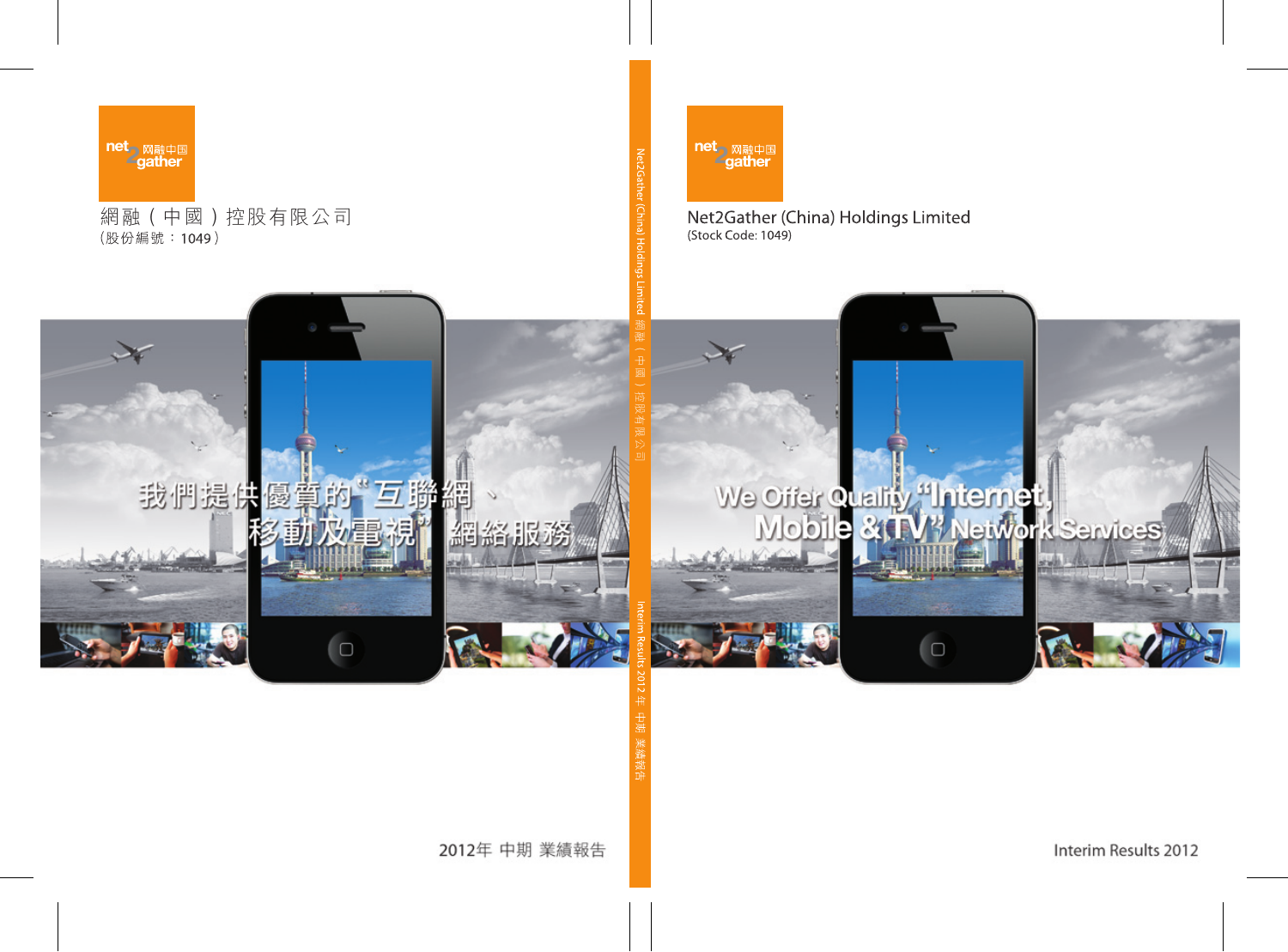## Condensed Consolidated Statement of Comprehensive Income

The unaudited consolidated results of Net2Gather (China) Holdings Limited ("Company" or "Net2Gather") and its subsidiaries ("Group") for the six months ended 30 June 2012, together with the comparative figures for the last corresponding period, are as follows:

|                                                         | Unaudited<br>Six months ended 30 June |                  |                                |  |
|---------------------------------------------------------|---------------------------------------|------------------|--------------------------------|--|
|                                                         | <b>Notes</b>                          | 2012<br>HK\$'000 | 2011<br>HK\$'000<br>(restated) |  |
| Continuing operations                                   |                                       |                  |                                |  |
| Revenue                                                 | (3)                                   | 4,876            | 5,196                          |  |
| Cost of sales and services                              |                                       | (3,011)          | (3,794)                        |  |
| Salaries, allowances and commission                     |                                       | (16, 754)        | (11,380)                       |  |
| Other operating, administrative and selling<br>expenses |                                       | (12,904)         | (14, 383)                      |  |
| Depreciation of property and equipment                  |                                       | (8,738)          | (3,470)                        |  |
| Finance costs                                           |                                       | (3,009)          | (6,814)                        |  |
| Net loss on investments held for trading                |                                       | (1,014)          | (3, 381)                       |  |
| Share of loss of an associate                           |                                       | (12, 116)        | (4,064)                        |  |
| Loss before taxation                                    |                                       | (52, 670)        | (42,090)                       |  |
| Income tax expense                                      | (5)                                   |                  |                                |  |
| Loss for the period from continuing<br>operations       |                                       | (52, 670)        | (42,090)                       |  |
| Discontinued operations                                 |                                       |                  |                                |  |
| Profit for the period from discontinued<br>operations   |                                       |                  | 3,964                          |  |
| Loss for the period                                     |                                       | (52, 670)        | (38, 126)                      |  |
| Other comprehensive income                              |                                       |                  |                                |  |
| Exchange differences arising on translation of          |                                       |                  |                                |  |
| foreign operations                                      |                                       | 78               | 512                            |  |
| Other comprehensive income for the period               |                                       |                  |                                |  |
| (net of tax)                                            |                                       | 78               | 512                            |  |
| Total comprehensive expense for the period              |                                       | (52, 592)        | (37,614)                       |  |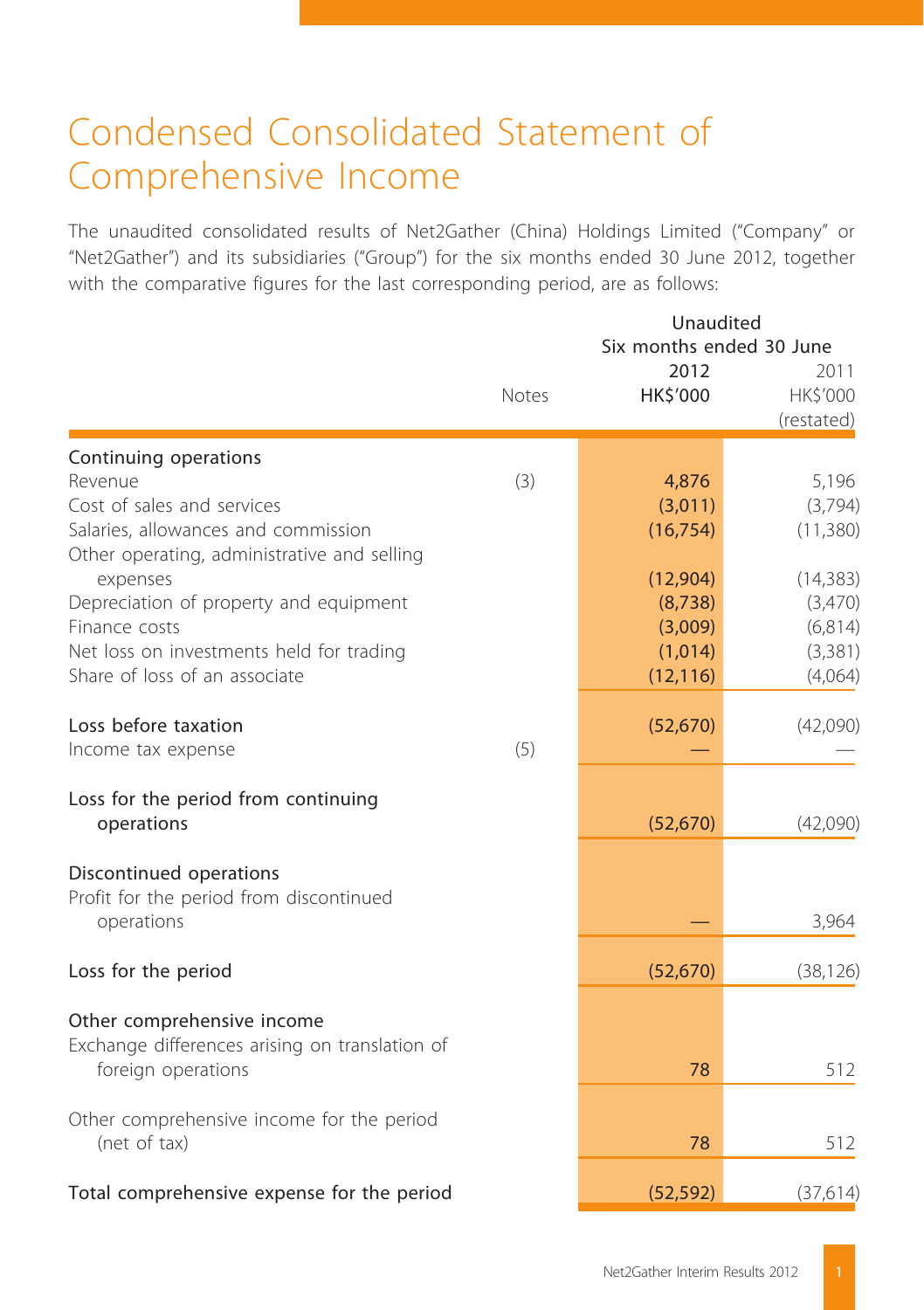|                                                                                    | Note | Unaudited<br>Six months ended 30 June<br>2012<br>HK\$'000 | 2011<br>HK\$'000<br>(restated) |
|------------------------------------------------------------------------------------|------|-----------------------------------------------------------|--------------------------------|
| (Loss) profit for the period attributable to:                                      |      |                                                           |                                |
| Owners of the Company<br>Loss for the period from continuing<br>operations         |      | (52, 670)                                                 | (42,090)                       |
| Profit for the period from discontinued<br>operations                              |      |                                                           | 2,032                          |
| Loss for the period attributable to<br>owners of the Company                       |      | (52, 670)                                                 | (40,058)                       |
| Non-controlling interests<br>Profit for the period from discontinued<br>operations |      |                                                           | 1,932                          |
| Profit for the period attributable to<br>non-controlling interests                 |      |                                                           | 1,932                          |
|                                                                                    |      | (52, 670)                                                 | (38, 126)                      |
| Total comprehensive (expense) income for<br>the period attributable to:            |      |                                                           |                                |
| Owners of the Company<br>Non-controlling interests                                 |      | (52, 592)                                                 | (39, 546)<br>1,932             |
|                                                                                    |      | (52, 592)                                                 | (37,614)                       |
| Loss per share                                                                     | (6)  |                                                           |                                |
| From continuing and discontinued operations:<br>- Basic and diluted                |      | $HK(1.43)$ cents                                          | HK(1.23) cents                 |
| From continuing operations:<br>- Basic and diluted                                 |      | <b>HK(1.43)</b> cents                                     | HK(1.29) cents                 |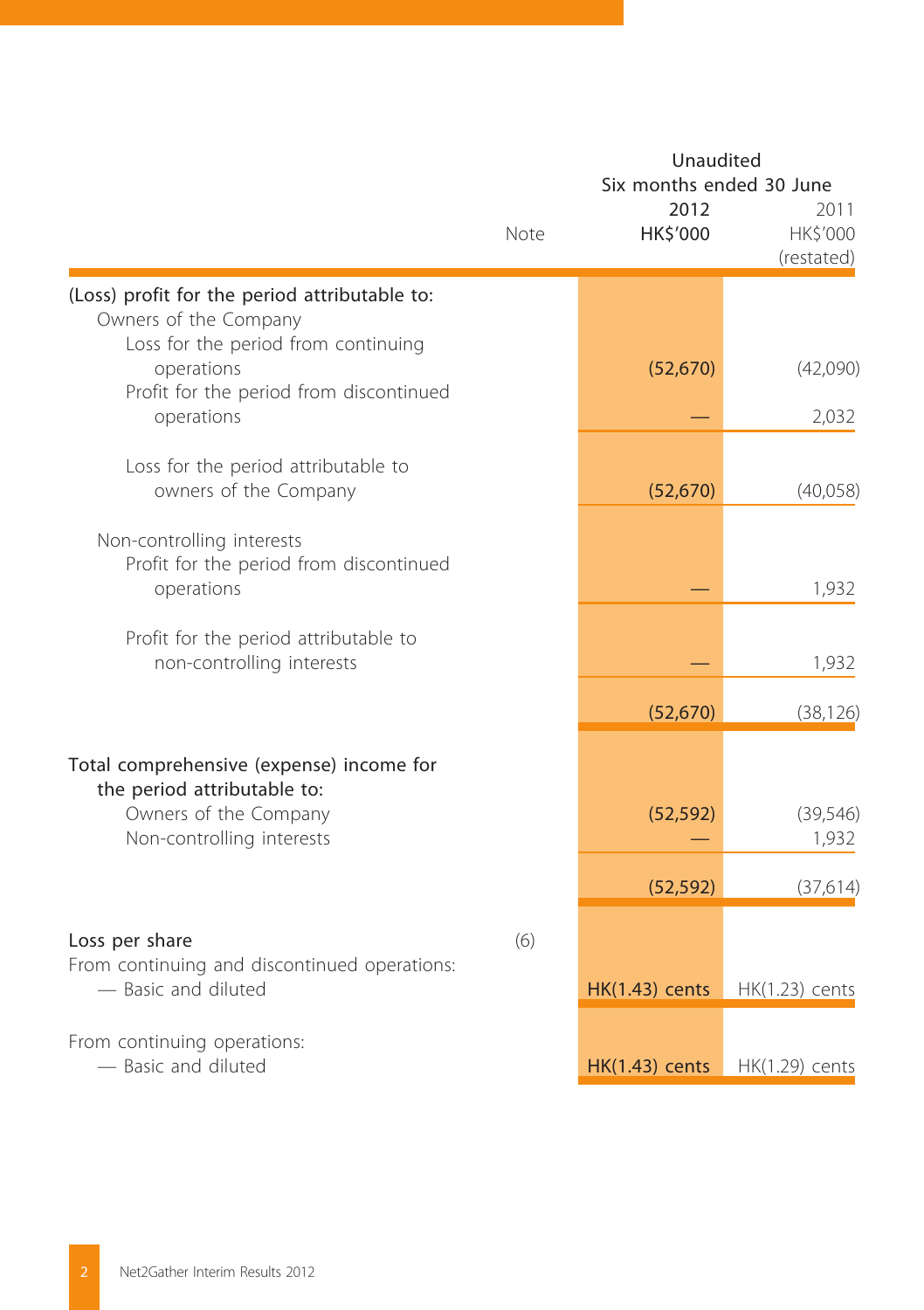## Condensed Consolidated Statement of Financial Position

|                                                      | Notes | 30 June<br>2012<br>(Unaudited)<br>HK\$'000 | 31 December<br>2011<br>(Audited)<br>HK\$'000 |
|------------------------------------------------------|-------|--------------------------------------------|----------------------------------------------|
| Non-current assets                                   |       |                                            |                                              |
| Property and equipment                               |       | 11,661                                     | 17,134                                       |
| Investment properties                                |       | 80,000                                     | 99,532                                       |
| Goodwill                                             |       | 83,361                                     | 83,361                                       |
| Interests in an associate                            |       | 379,817                                    | 391,933                                      |
| Intangible assets                                    |       | 96,099                                     | 92,976                                       |
| Rental deposits                                      |       | 3,233                                      | 3,233                                        |
|                                                      |       | 654,171                                    | 688,169                                      |
| Current assets                                       |       |                                            |                                              |
| Inventories                                          |       | 188                                        | 186                                          |
| Accounts receivable                                  | (7)   | 364                                        | 744                                          |
| Prepayments, deposits and other receivables          |       | 6,483                                      | 22,093                                       |
| Bank balances and cash                               |       | 61,818                                     | 81,109                                       |
|                                                      |       | 68,853                                     | 104,132                                      |
|                                                      |       |                                            |                                              |
| <b>Current liabilities</b>                           |       |                                            |                                              |
| Accounts payable                                     | (8)   | 3,379                                      | 523                                          |
| Deferred revenue                                     |       | 1,014                                      | 1,628                                        |
| Accrued liabilities and other payables               |       | 17,280<br>15                               | 21,125<br>15                                 |
| Taxation payable<br>Obligations under finance leases |       | 617                                        | 617                                          |
| Borrowings - amount due within one year              |       | 61,874                                     | 61,608                                       |
|                                                      |       |                                            |                                              |
|                                                      |       | 84,179                                     | 85,516                                       |
| Net current (liabilities) assets                     |       | (15, 326)                                  | 18,616                                       |
| Total assets less current liabilities                |       | 638,845                                    | 706,785                                      |
|                                                      |       |                                            |                                              |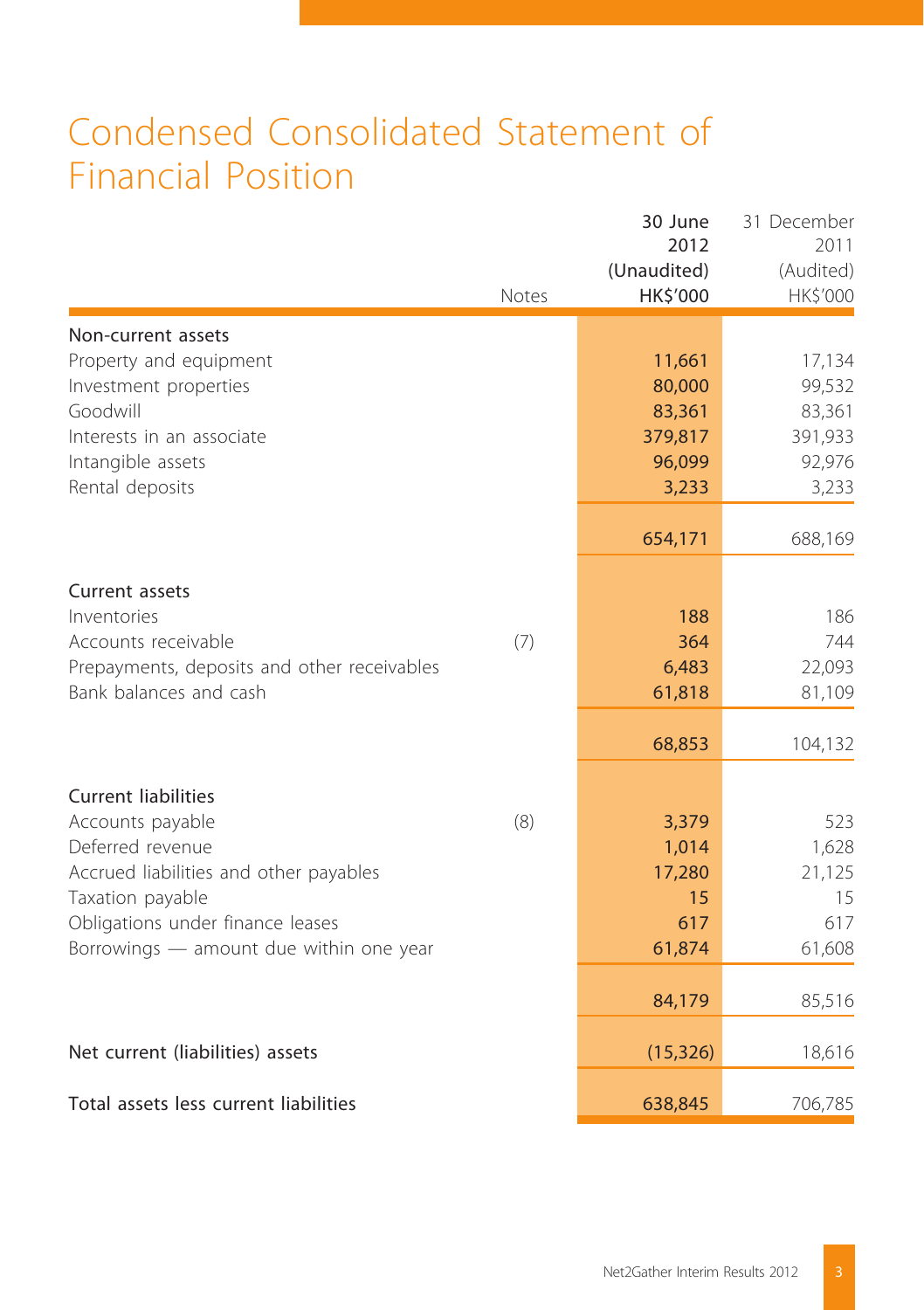|                                              | Note | 30 June<br>2012<br>(Unaudited)<br>HK\$'000 | 31 December<br>2011<br>(Audited)<br>HK\$'000 |
|----------------------------------------------|------|--------------------------------------------|----------------------------------------------|
| Capital and reserves                         |      |                                            |                                              |
| Share capital                                | (10) | 36,943                                     | 36,943                                       |
| Reserves                                     |      | 542,420                                    | 595,012                                      |
| Equity attributable to owners of the Company |      | 579,363                                    | 631,955                                      |
| Non-controlling interests                    |      | (18, 716)                                  | (18, 716)                                    |
| Total equity                                 |      | 560,647                                    | 613,239                                      |
| Non-current liabilities                      |      |                                            |                                              |
| Deferred tax liabilities                     |      | 11,940                                     | 13,961                                       |
| Borrowings — amount due after one year       |      | 65,871                                     | 78,892                                       |
| Obligations under finance leases             |      | 387                                        | 693                                          |
|                                              |      | 78,198                                     | 93,546                                       |
|                                              |      |                                            |                                              |
| Total equity and liabilities                 |      | 638,845                                    | 706,785                                      |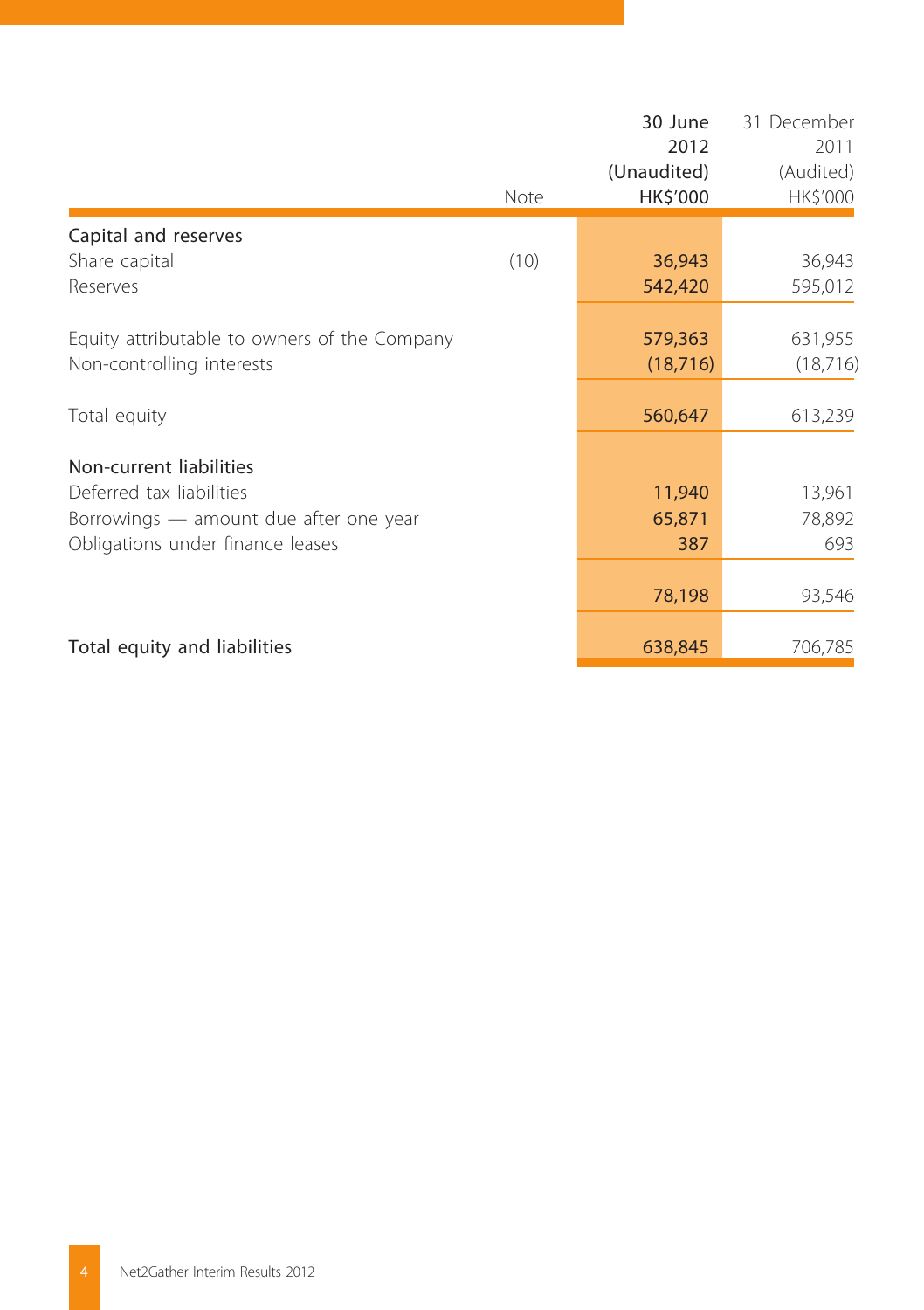# Consolidated Statement of Changes in Equity

|                                                                                  | Unaudited<br>Six months ended 30 June 2012 |                                    |                                          |                                      |                                    |                                           |                                              |                                   |                         |                                              |                   |
|----------------------------------------------------------------------------------|--------------------------------------------|------------------------------------|------------------------------------------|--------------------------------------|------------------------------------|-------------------------------------------|----------------------------------------------|-----------------------------------|-------------------------|----------------------------------------------|-------------------|
|                                                                                  | Attributable to owners of the Company      |                                    |                                          |                                      |                                    |                                           |                                              |                                   |                         |                                              |                   |
|                                                                                  | Share<br>capital<br><b>HKS'000</b>         | Share<br>premium<br><b>HKS'000</b> | Contributed<br>surplus<br><b>HKS'000</b> | General<br>reserve<br><b>HKS'000</b> | Other<br>reserve<br><b>HKS'000</b> | Translation<br>reserve<br><b>HK\$'000</b> | Share<br>option<br>reserve<br><b>HKS'000</b> | Accumulated<br>losses<br>HK\$'000 | Total<br><b>HKS'000</b> | Non-<br>controlling<br>interests<br>HK\$'000 | Total<br>HK\$'000 |
| At 1 January 2012                                                                | 36,943                                     | 475,872                            | 88.926                                   | 1.160                                | 29,866                             | 2,958                                     | 9,964                                        | (13, 734)                         | 631,955                 | (18, 716)                                    | 613,239           |
| Loss for the period<br>Other comprehensive income for<br>the period (net of tax) |                                            |                                    |                                          |                                      |                                    | 78                                        |                                              | (52,670)                          | (52,670)<br>78          | –                                            | (52,670)<br>78    |
| Total comprehensive (expense)<br>income for the period                           |                                            |                                    |                                          |                                      |                                    | 78                                        | $\qquad \qquad \longleftarrow$               | (52,670)                          | (52, 592)               | -                                            | (52, 592)         |
| At 30 June 2012                                                                  | 36,943                                     | 475.872                            | 88.926                                   | 1,160                                | 29.866                             | 3,036                                     | 9,964                                        | (66.404)                          | 579.363                 | (18, 716)                                    | 560,647           |

|                                                                        | Unaudited<br>Six months ended 30 June 2011 |                           |                                                |                                |                                                       |                                           |                                              |                                                        |                                        |                         |                                              |                      |
|------------------------------------------------------------------------|--------------------------------------------|---------------------------|------------------------------------------------|--------------------------------|-------------------------------------------------------|-------------------------------------------|----------------------------------------------|--------------------------------------------------------|----------------------------------------|-------------------------|----------------------------------------------|----------------------|
|                                                                        |                                            |                           |                                                |                                |                                                       | Attributable to owners of the Company     |                                              |                                                        |                                        |                         |                                              |                      |
|                                                                        | Share<br>capital<br><b>HKS'000</b>         | premium<br><b>HKS'000</b> | Share Contributed<br>surplus<br><b>HKS'000</b> | General<br>reserve<br>HK\$'000 | Convertible<br>notes<br>equity<br>reserve<br>HK\$'000 | Translation<br>reserve<br><b>HK\$'000</b> | Share<br>option<br>reserve<br><b>HKS'000</b> | Properties<br>revaluation<br>reserve<br><b>HKS'000</b> | Retained<br>earnings<br><b>HKS'000</b> | Total<br><b>HKS'000</b> | Non-<br>controlling<br>interests<br>HK\$'000 | Total<br>HK\$'000    |
| At 1 January 2011<br>Loss for the period<br>Other comprehensive income | 30,902                                     | 264,430                   | 88,926                                         | 1.160                          | 6,884                                                 | (769)                                     | 3,490                                        | 1,919                                                  | 115,230<br>(40,058)                    | 512,172<br>(40,058)     | $\overline{\phantom{0}}$<br>1,932            | 512,172<br>(38, 126) |
| for the period (net of tax)                                            |                                            |                           |                                                |                                |                                                       | 512                                       |                                              |                                                        |                                        | 512                     |                                              | 512                  |
| Total comprehensive income<br>(expense) for the period                 |                                            |                           |                                                |                                |                                                       | 512                                       |                                              |                                                        | (40,058)                               | (39,546)                | 1,932                                        | (37,614)             |
| Exercise of share options                                              | 612                                        | 5,152                     |                                                |                                |                                                       |                                           | (3,490)                                      |                                                        | 3,490                                  | 5.764                   |                                              | 5,764                |
| Issue of new shares                                                    | 3.080                                      | 152.494                   |                                                |                                |                                                       |                                           |                                              |                                                        |                                        | 155,574                 |                                              | 155,574              |
| Issue of new shares for acquisitions<br>of subsidiaries                | 958                                        | 70,181                    |                                                |                                |                                                       |                                           |                                              |                                                        |                                        | 71,139                  | 15,276                                       | 86,415               |
| Shares issued upon conversion of<br>convertible notes                  | 1,561                                      | 12,210                    |                                                |                                | (3,230)                                               |                                           |                                              |                                                        |                                        | 10,541                  |                                              | 10,541               |
| Dividends paid                                                         |                                            |                           |                                                |                                |                                                       |                                           |                                              |                                                        | (6,846)                                | (6,846)                 |                                              | (6, 846)             |
| Share-based payments of<br>the Company                                 |                                            |                           |                                                |                                |                                                       |                                           | 6,980                                        |                                                        |                                        | 6,980                   |                                              | 6,980                |
| At 30 June 2011                                                        | 37.113                                     | 504,467                   | 88,926                                         | 1.160                          | 3,654                                                 | (257)                                     | 6,980                                        | 1.919                                                  | 71,816                                 | 715.778                 | 17.208                                       | 732,986              |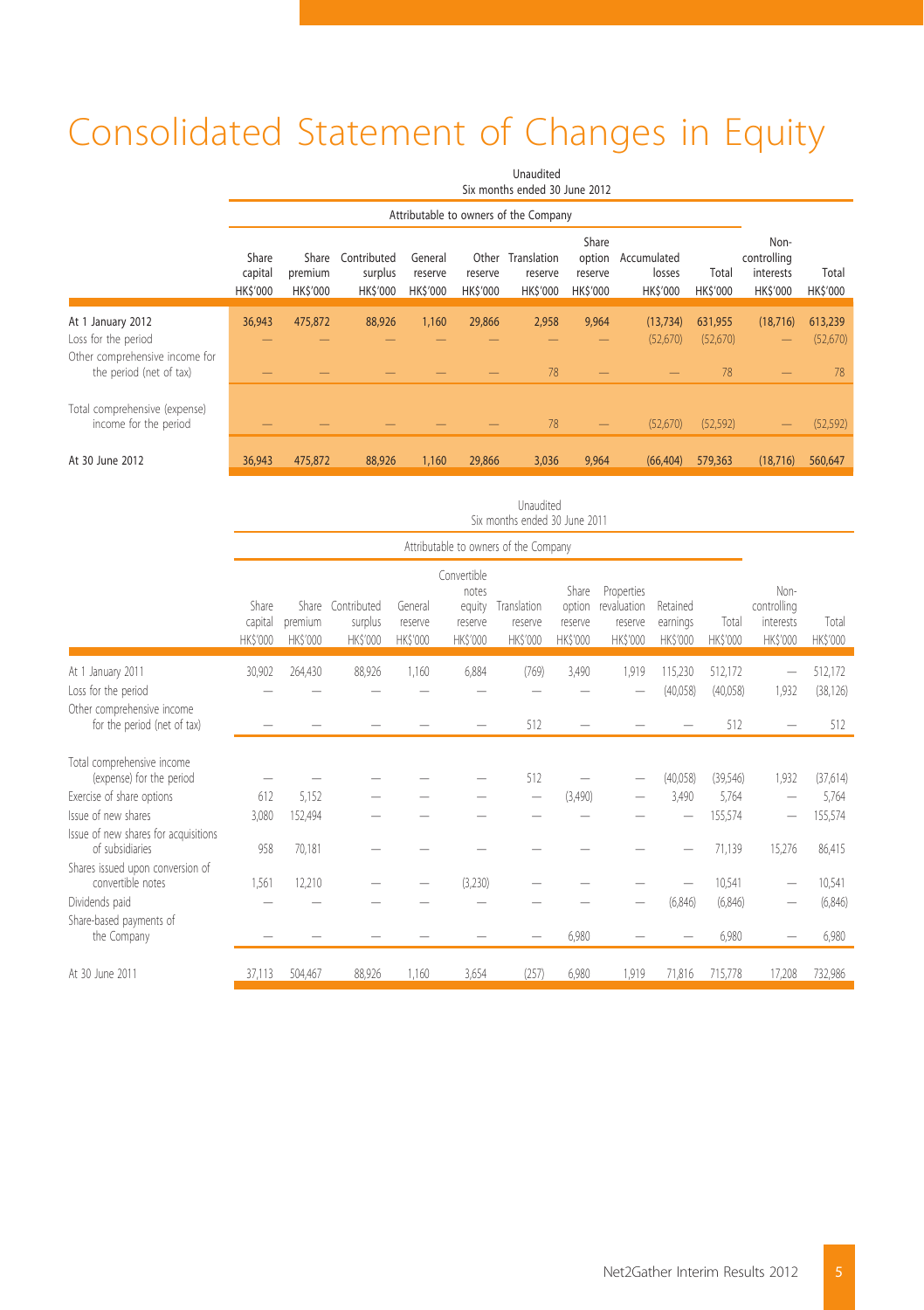# Condensed Consolidated Statement of Cash Flows

|                                                        |                  | Unaudited<br>Six months ended 30 June |  |  |  |
|--------------------------------------------------------|------------------|---------------------------------------|--|--|--|
|                                                        | 2012<br>HK\$'000 | 2011<br>HK\$'000                      |  |  |  |
| Net cash used in operating activities                  | (23, 398)        | (42,571)                              |  |  |  |
| Net cash generated from (used in) investing activities | 17,168           | (74, 187)                             |  |  |  |
| Net cash (used in) generated from financing activities | (13,061)         | 189,135                               |  |  |  |
| Net (decrease) increase in cash and cash equivalents   | (19,291)         | 72,377                                |  |  |  |
| Cash and cash equivalents at beginning of period       | 81,109           | 81,951                                |  |  |  |
| Cash and cash equivalents at end of period             | 61,818           | 154,328                               |  |  |  |
| Bank balances and cash                                 | 61,818           | 154,328                               |  |  |  |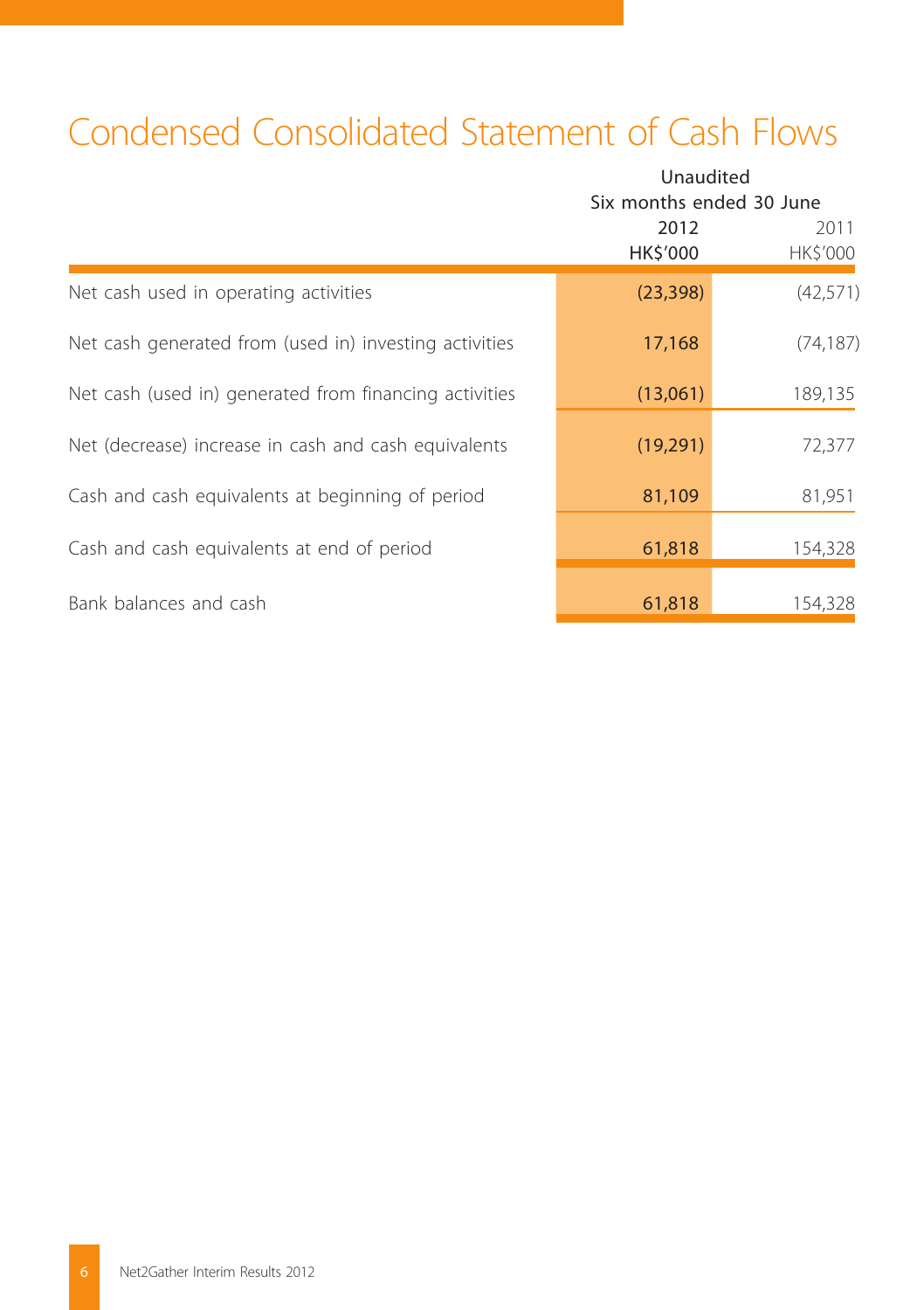Notes:

#### (1) Basis of preparation

The unaudited condensed consolidated results of the Group have been prepared in accordance with Hong Kong Financial Reporting Standards ("HKFRSs") and Hong Kong Accounting Standard ("HKAS") 34 "Interim Financial Reporting" issued by the Hong Kong Institute of Certified Public Accountants ("HKICPA"). In addition, the unaudited consolidated accounts include applicable disclosures required by the Rules Governing the Listing of Securities on the Stock Exchange of Hong Kong Limited ("Stock Exchange") ("Listing Rules") and by the Hong Kong Companies Ordinance.

#### (2) Significant accounting policies

Except for the Group has applied the following new and revised standards, amendments and interpretations ("new and revised HKFRSs") issued by HKICPA, which are mandatory for the accounting periods beginning on or after 1 January 2012, the accounting policies and methods of computation used in the preparation of these accounts are consistent with those used in the annual accounts for the year ended 31 December 2011.

| Amendments to HKFRS 1 | Disclosures - Severe hyperinflation and removal of |
|-----------------------|----------------------------------------------------|
|                       | fixed dates for first-time adopters                |
| Amendments to HKFRS 7 | Disclosures — Transfers of financial assets        |
| Amendments to HKAS 12 | Deferred tax — Recovery of underlying assets       |

The adoption of these new and revised HKFRSs has no material impact on the Group's result and financial position for the current or prior periods.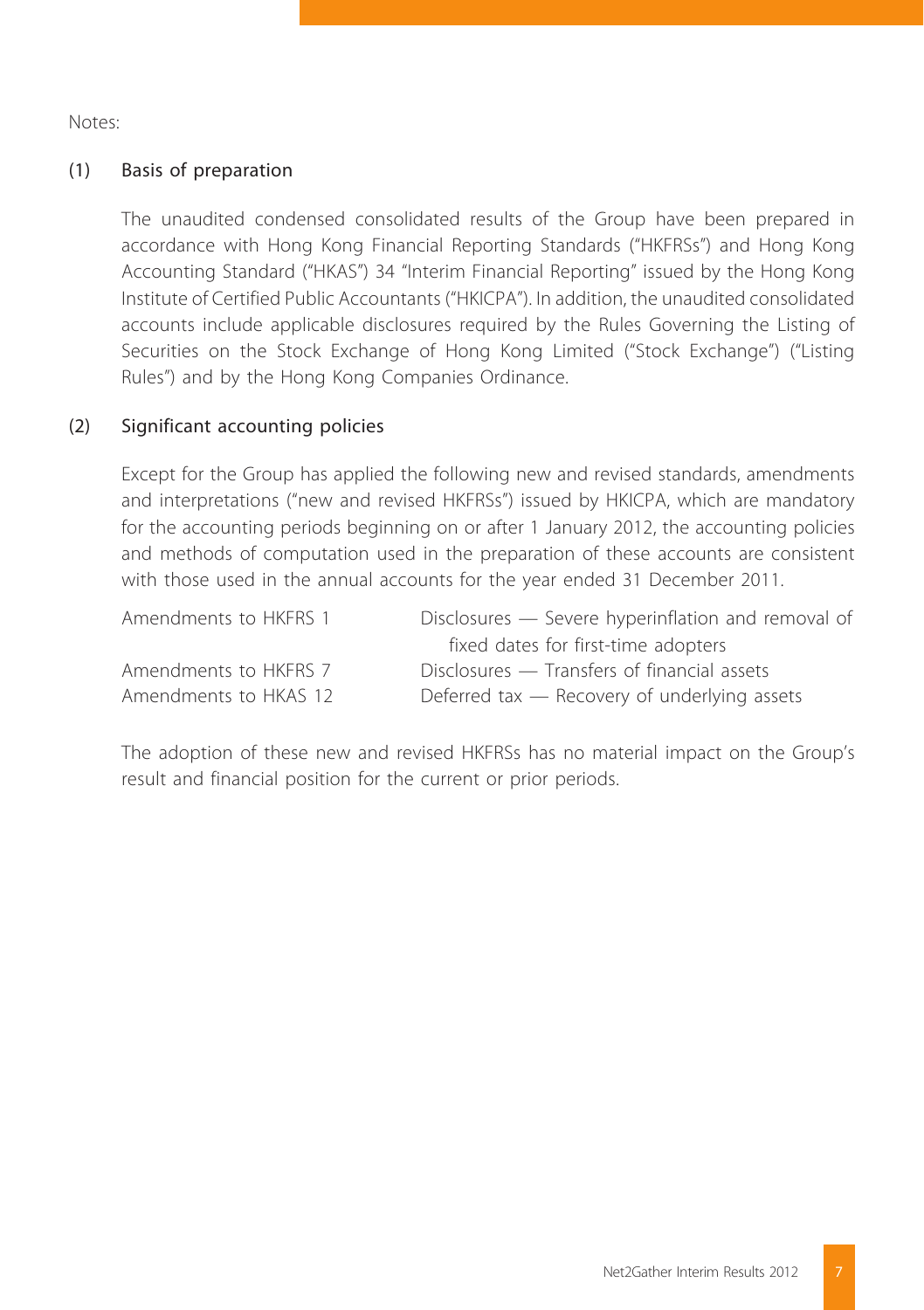The Group has not early applied the following new and revised HKFRSs that have been issued but are not yet effective:

| Amendments to HKFRS 1        | Government loans <sup>1</sup>                                                       |
|------------------------------|-------------------------------------------------------------------------------------|
| Amendments to HKFRS 7        | Disclosures - Offsetting financial assets and<br>financial liabilities <sup>1</sup> |
| Amendments to HKFRS 7 and 9  | Mandatory effective date and transition<br>disclosures $2$                          |
| HKFRS 9                      | Financial instruments <sup>2</sup>                                                  |
| HKFRS 10                     | Consolidated financial statements <sup>1</sup>                                      |
| HKFRS 11                     | Joint arrangements <sup>1</sup>                                                     |
| HKFRS 12                     | Disclosure of interests in other entities 1                                         |
| HKFRS 13                     | Fair value measurements 1                                                           |
| Amendments to HKAS 1         | Presentation of items of other comprehensive<br>income $3$                          |
| HKAS 19 (as revised in 2011) | Employee benefits '                                                                 |
| HKAS 27 (as revised in 2011) | Separate financial statements <sup>1</sup>                                          |
| HKAS 28 (as revised in 2011) | Investments in associates and joint ventures <sup>1</sup>                           |
| Amendments to HKAS 32        | Offsetting financial assets and financial liabilities 4                             |
| $HK(IFRIC)$ — INT 20         | Stripping costs in the production phase of<br>a surface mine <sup>1</sup>           |

*1 Effective for annual periods beginning on or after 1 January 2013.*

*2 Effective for annual periods beginning on or after 1 January 2015.*

*3 Effective for annual periods beginning on or after 1 July 2012.*

*4 Effective for annual periods beginning on or after 1 January 2014.*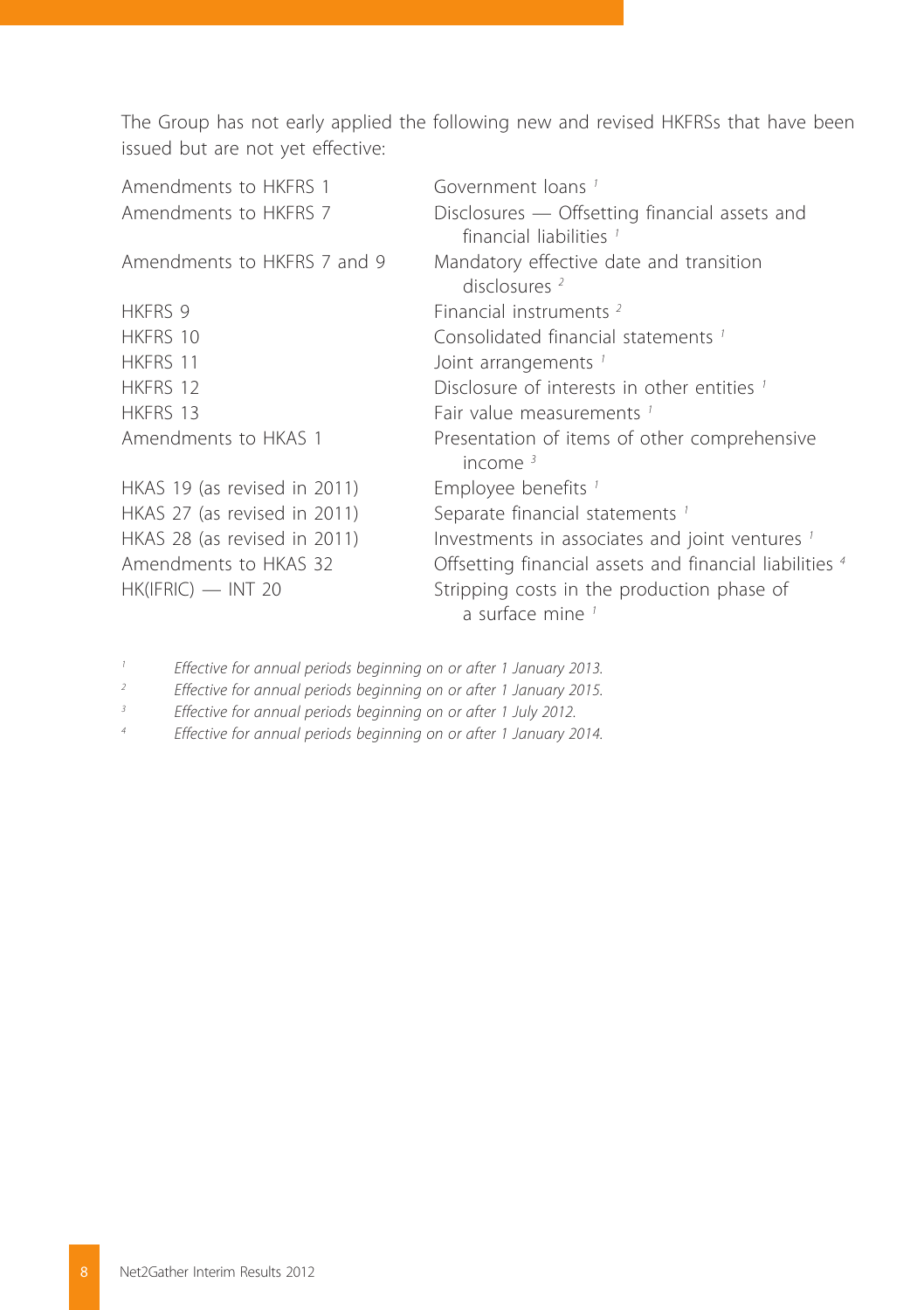#### (3) Revenue

An analysis of the Group's revenue for the period from continuing operations is as follows:

|                                 |                          | Unaudited  |  |  |
|---------------------------------|--------------------------|------------|--|--|
|                                 | Six months ended 30 June |            |  |  |
|                                 | 2012                     | 2011       |  |  |
|                                 | HK\$'000                 | HK\$'000   |  |  |
|                                 |                          | (restated) |  |  |
| Online game subscription income | 4,407                    | 2,775      |  |  |
| Licensing income                | 469                      | 2,421      |  |  |
|                                 |                          |            |  |  |
|                                 | 4,876                    | 5,196      |  |  |

#### (4) Business and geographical segments

#### *Business segments*

Information reported to the Executive Directors of the Company, being the chief operating decision maker, for the purposes of resource allocation and assessment of segment performance focuses on types of goods or services delivered or provided. The Group's operating and reporting segments are the provision of online game services, sales of online game auxiliary products and licensing services.

Mobile digital services operation, which was involved in provision of mobile digital entertainment services, was discontinued upon the disposal of Yole Wireless Technology (Hongkong) Co., Limited on 28 December 2011. As a result, the Group's mobile digital services operation for the period from 26 April 2011 to 28 December 2011 was considered as discontinued operations. Accordingly, the comparatives of segment information for the corresponding period last year have been restated.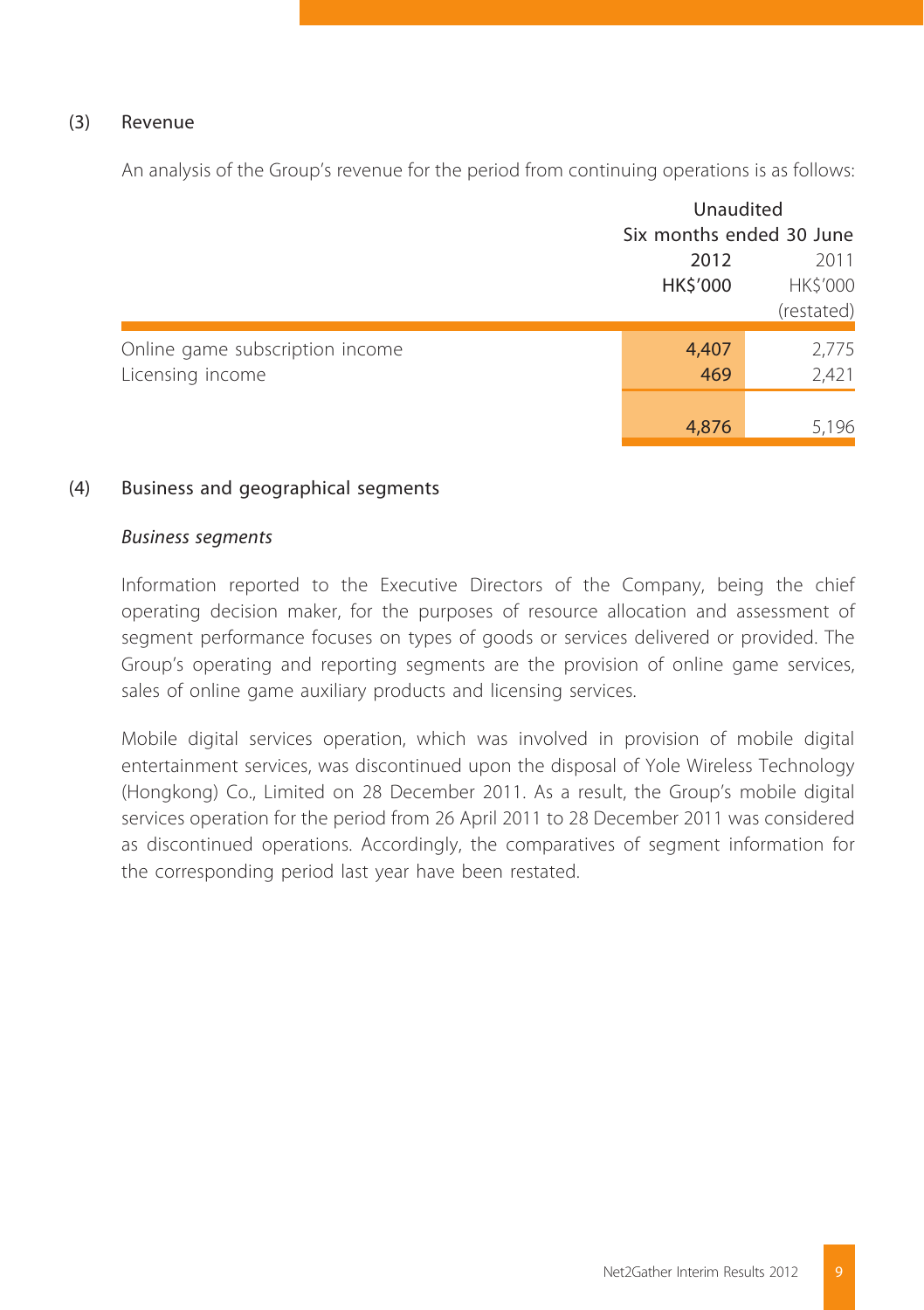### *Segment revenue and result*

*For the six months ended 30 June 2012*

|                                                                                                                              | Continuing<br>operations | Discontinued<br>operations                         |                                              |
|------------------------------------------------------------------------------------------------------------------------------|--------------------------|----------------------------------------------------|----------------------------------------------|
|                                                                                                                              | services<br>HK\$'000     | Online game Mobile digital<br>services<br>HK\$'000 | Consolidated<br>HK\$'000                     |
| Reportable segment revenue<br>From external customers                                                                        | 4,876                    |                                                    | 4,876                                        |
| Reportable segment loss                                                                                                      | (24, 661)                |                                                    | (24, 661)                                    |
| Net loss on investments held for trading<br>Unallocated corporate expenses<br>Share of loss of an associate<br>Finance costs |                          |                                                    | (1,014)<br>(11, 870)<br>(12, 116)<br>(3,009) |
| Loss before taxation                                                                                                         |                          |                                                    | (52, 670)                                    |

*For the six months ended 30 June 2011*

|                                                                                                                              | Continuing<br>operations                          | Discontinued<br>operations               |                                            |
|------------------------------------------------------------------------------------------------------------------------------|---------------------------------------------------|------------------------------------------|--------------------------------------------|
|                                                                                                                              | Online game<br>services<br>HK\$'000<br>(restated) | Mobile digital<br>HK\$'000<br>(restated) | services Consolidated<br>HK\$'000          |
| Reportable segment revenue<br>From external customers                                                                        | 5,196                                             | 6,988                                    | 12,184                                     |
| Reportable segment (loss) profit                                                                                             | (15,608)                                          | 4,342                                    | (11,266)                                   |
| Net loss on investments held for trading<br>Unallocated corporate expenses<br>Share of loss of an associate<br>Finance costs |                                                   |                                          | (3,381)<br>(12, 223)<br>(4,064)<br>(6,814) |
| Loss before taxation                                                                                                         |                                                   |                                          | (37,748)                                   |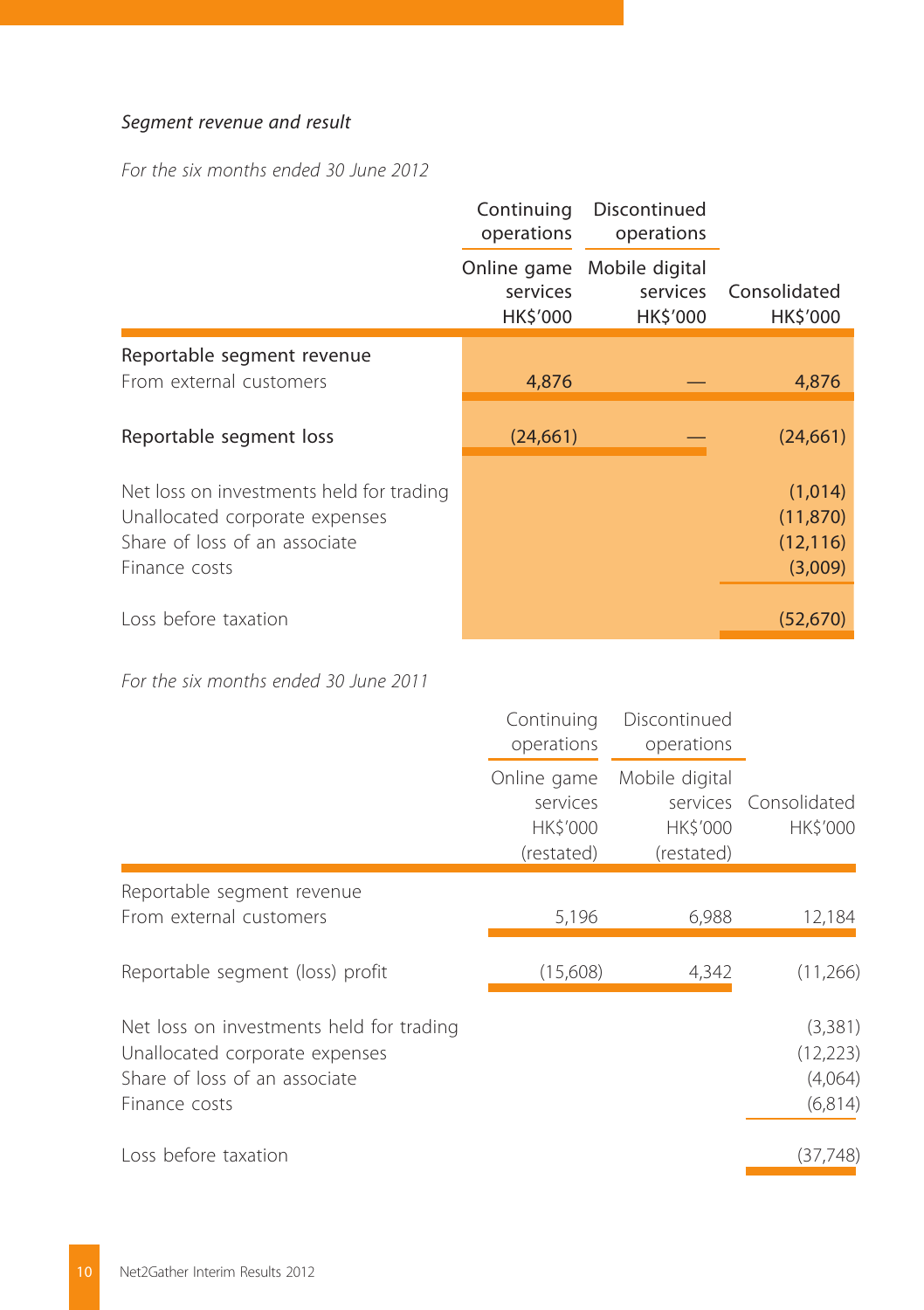Segment result represents the profit before taxation earned or loss incurred by each segment before net loss on investments held for trading, unallocated corporate expenses, finance costs and share of loss of an associate. This is the measure reported to the Executive Directors for the purposes of resource allocation and assessment of performance.

#### *Geographical segments*

The Group's continuing operations is located in the People's Republic of China ("PRC").

#### (5) Income tax expense

No provision for Hong Kong profits tax was made as the Group had no assessable profits arising in or deriving from Hong Kong for the current and prior periods.

Under the Law of PRC on Enterprise Income Tax ("EIT Law") and Implementation Regulation of the EIT Law, the tax rate of the PRC subsidiaries is 25% from 1 January 2008 onwards.

No deferred tax asset arising from tax losses brought forward has been recognised in the financial statements due to the uncertainty of future profit streams against which the asset can be utilised.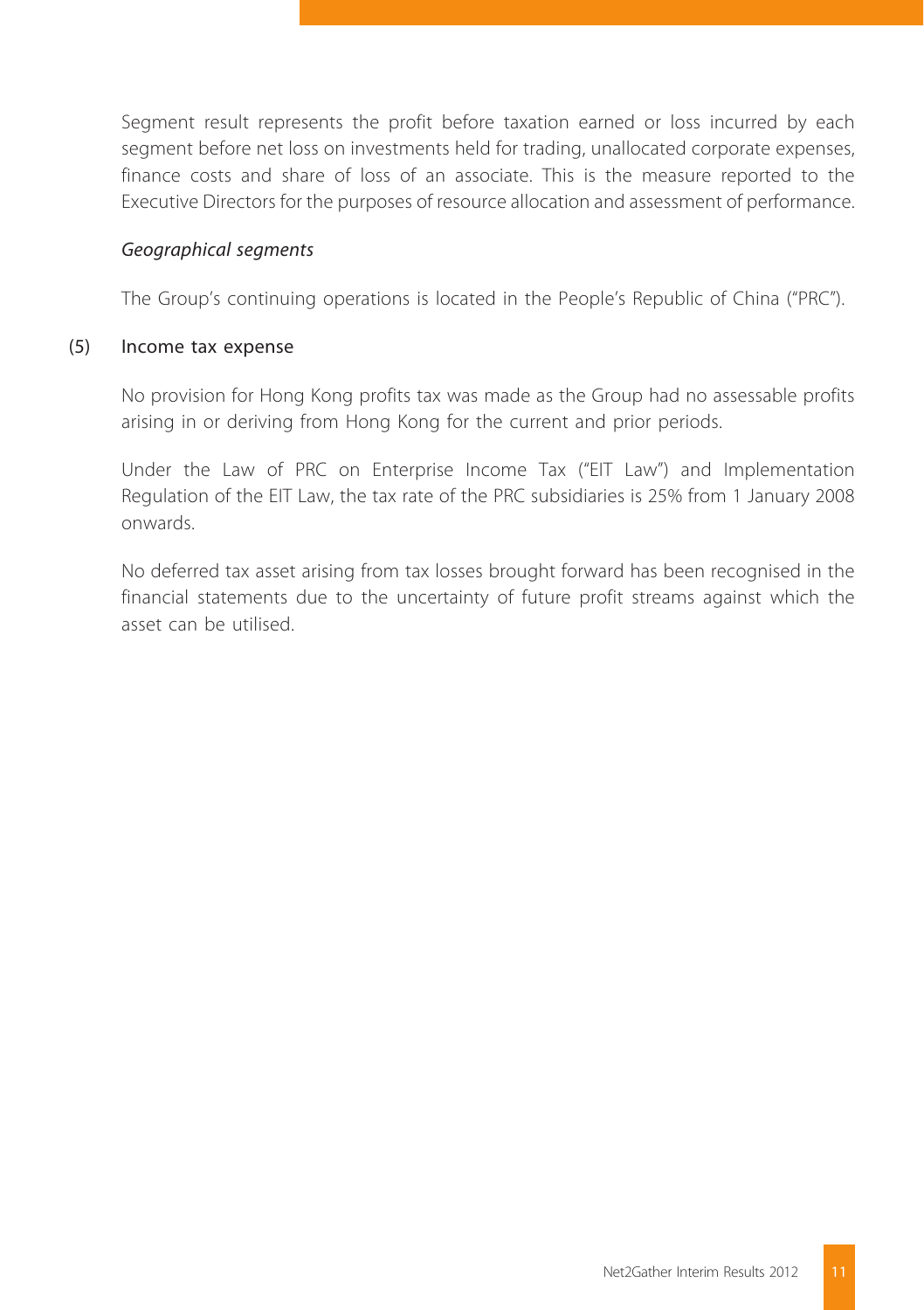#### (6) Loss per share

#### *From continuing and discontinued operations*

The calculation of the basic and diluted loss per share attributable to the owners of the Company for the six months ended 30 June 2012 together with the comparative figures for the prior period are based on the following data:

|                                                          | Unaudited                |                |  |
|----------------------------------------------------------|--------------------------|----------------|--|
|                                                          | Six months ended 30 June |                |  |
|                                                          | 2012                     | 2011           |  |
|                                                          | <b>HKS'000</b>           | <b>HKS'000</b> |  |
| Loss for the purpose of basic and diluted loss per share | (52, 670)                | (40,058)       |  |

The denominators used are the same as those detailed below for the loss per share from continuing operations.

The incremental shares from assumed exercise of share options and conversion of convertible notes are excluded in calculating the diluted loss per share from continuing and discontinued operations because they are antidilutive in calculating the diluted loss per share from continuing operations.

#### *From continuing operations*

The calculation of the basic and diluted loss per share from continuing operations attributable to the owners of the Company is based on the following data:

Loss figures are calculated as follows:

|                                                                                                                                                                           | Unaudited<br>Six months ended 30 June<br>2012<br>HK\$'000 | 2011<br><b>HKS'000</b><br>(restated) |
|---------------------------------------------------------------------------------------------------------------------------------------------------------------------------|-----------------------------------------------------------|--------------------------------------|
| Loss for the period attributable to the owners of the<br>Company<br>Less: Profit for the period from discontinued operations<br>attributable to the owners of the Company | (52, 670)                                                 | (40,058)<br>(2,032)                  |
| Loss for the purpose of basic and diluted loss per share<br>from continuing operations                                                                                    | (52, 670)                                                 |                                      |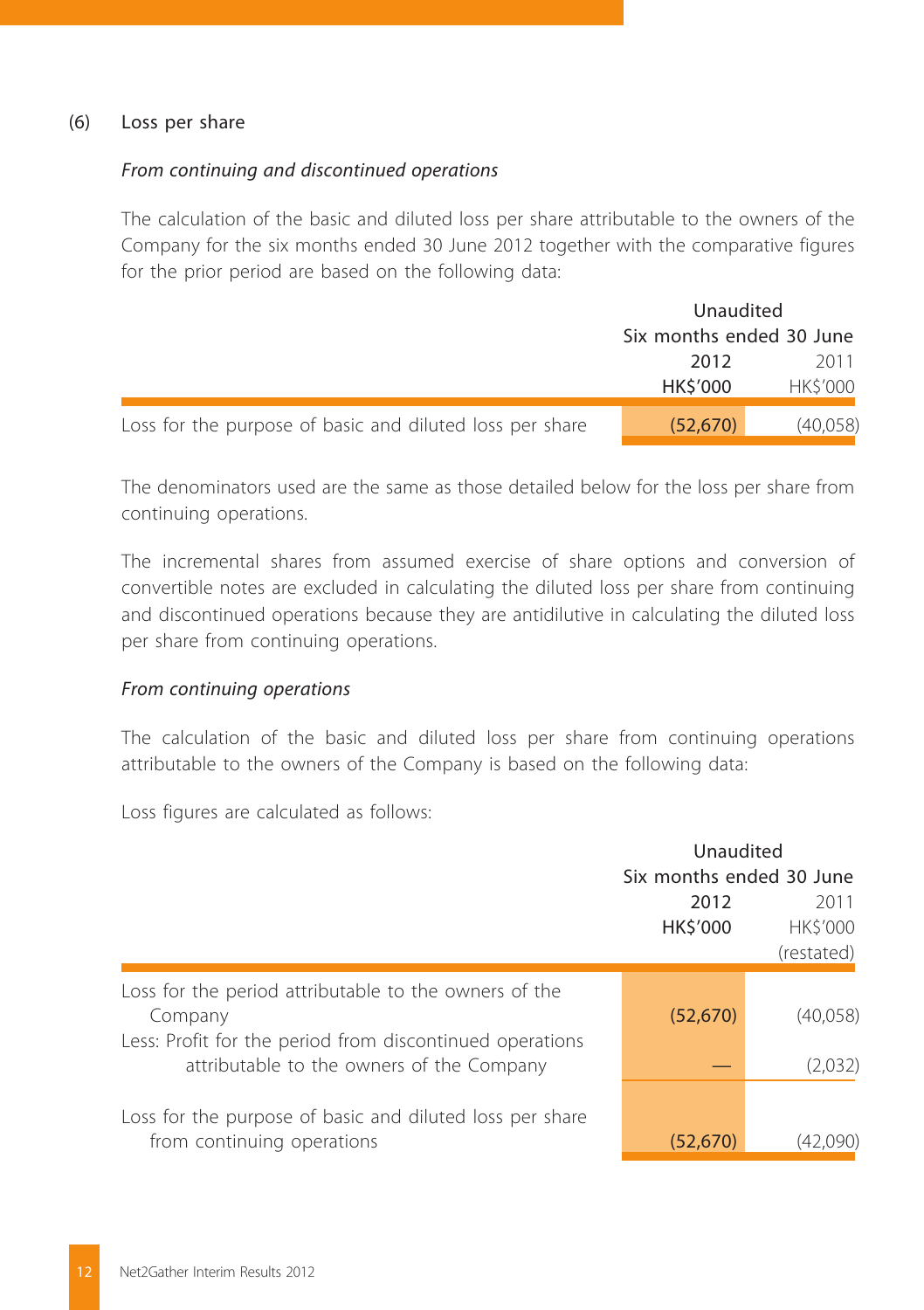|                                                |           | Unaudited                |  |  |
|------------------------------------------------|-----------|--------------------------|--|--|
|                                                |           | Six months ended 30 June |  |  |
|                                                | 2012      | 2011                     |  |  |
|                                                | '000      | '000                     |  |  |
| Number of shares                               |           |                          |  |  |
| Weighted average number of ordinary shares for |           |                          |  |  |
| the purpose of basic loss per share from       |           |                          |  |  |
| continuing operations                          | 3,694,319 | 3,257,935                |  |  |

The computation of diluted loss per share from the continuing operations for both periods has not assumed the exercise of share options and conversion of convertible notes as the effect of which would decrease the loss per share from the continuing operations.

#### *From discontinued operations*

Basic and diluted earnings per share for the discontinued operations for the six months ended 30 June 2011 is HK0.06 cent per share (as restated).

The denominators used are the same as those detailed above for the loss per share from continuing operations.

The incremental shares from assumed exercise of share options and conversion of convertible notes are excluded in calculating the diluted loss per share from discontinued operations because they are antidilutive in calculating the diluted loss per share from continuing operations.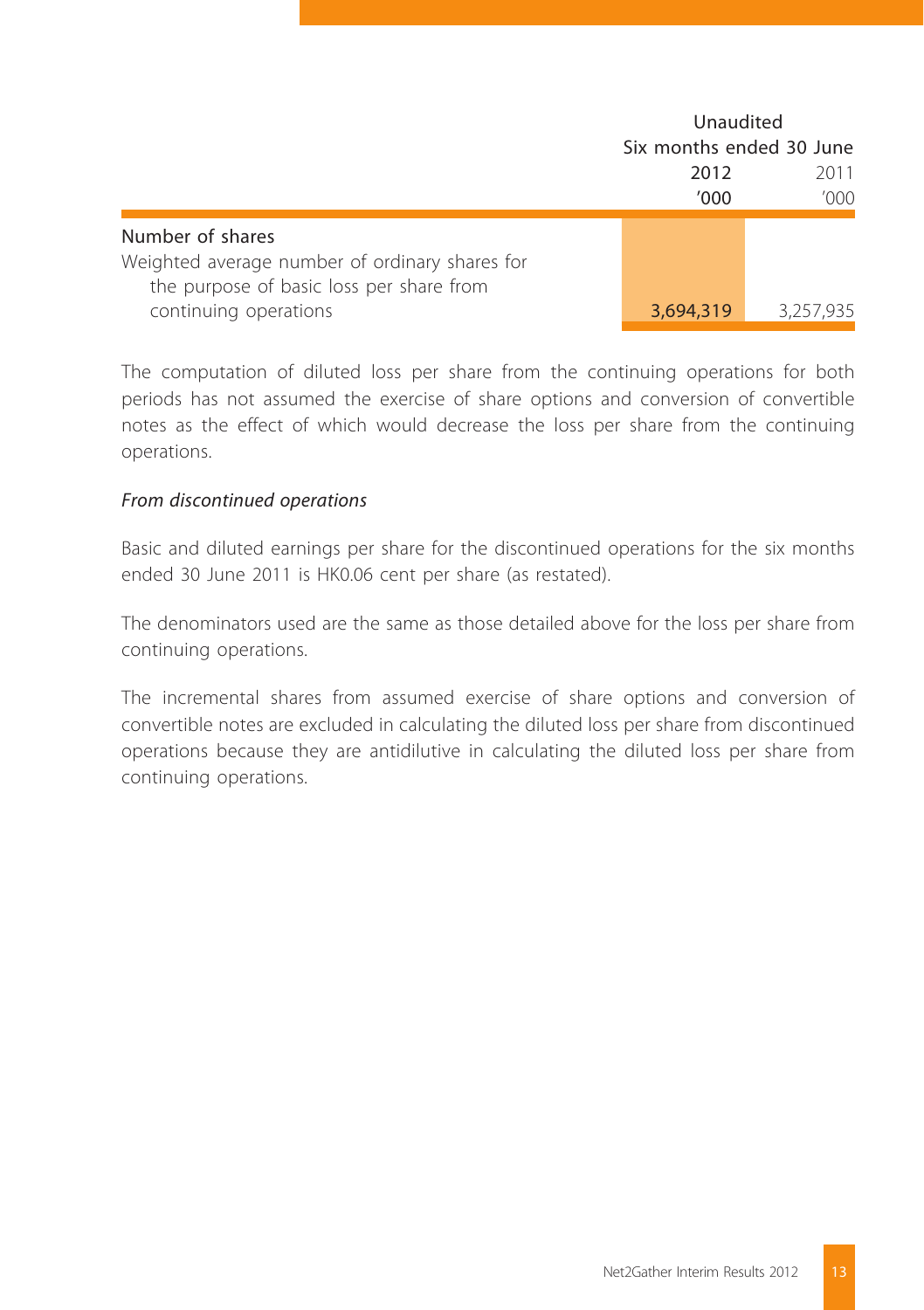#### (7) Accounts receivable

The Group allows an average credit period of 30 days to its customers. Amounts receivable is aged within 30 days based on the invoice date as at the end of the reporting period.

#### (8) Accounts payable

Accounts payable principally comprise amount outstanding for the production of online game auxiliary products. The entire accounts payable are aged within 30 days.

#### (9) Financial instruments

#### *Capital risk management*

The Group manages its capital to ensure that entities in the Group will be able to continue as a going concern while maximising the return to shareholders through the optimisation of the debt and equity balance. The capital structure of the Group consists of debts, which include the borrowings and equity attributable to owners of the Company, comprising issued share capital, reserves and retained earnings/accumulated losses. The management reviews the capital structure by considering the cost of capital and the risks associated with each class of capital. In view of this, the Group will balance its overall capital structure through the payment of dividends, new share issues as well as the issue of new debt or the redemption of existing debt. The Group's overall strategy remains unchanged throughout the period.

#### *Financial risk management objectives and policies*

The Group's major financial instruments include accounts receivable and payable, deposits and other receivables, available-for-sale investments, bank balances, accrued liabilities and other payables and borrowings. The risks associated with these financial instruments and the policies on how to mitigate these risks are set out below. The management manages and monitors these exposures to ensure appropriate measures are implemented on a timely and effective manner.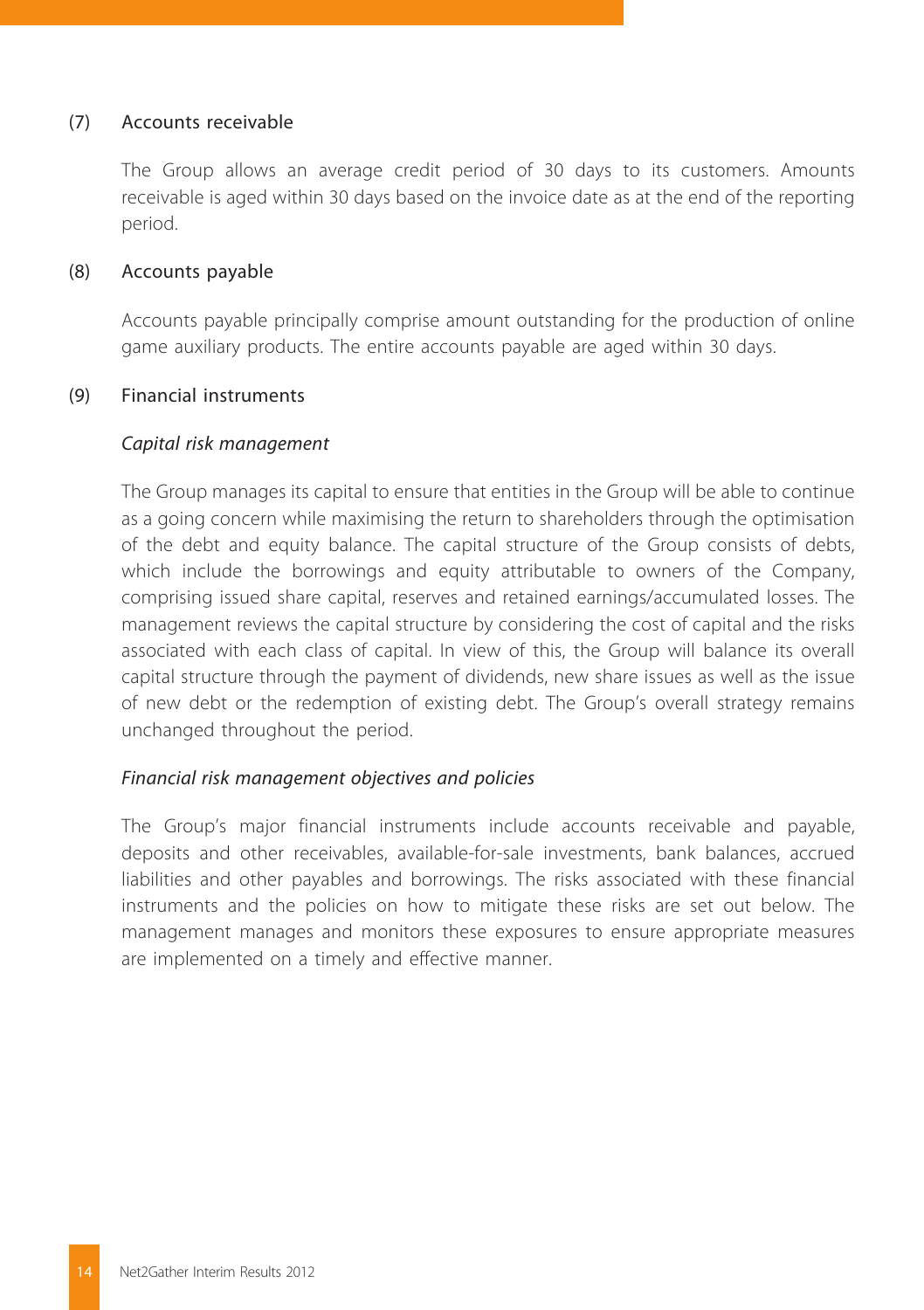#### *Market risk*

#### *Equity price risk*

The Group is exposed to equity price risk mainly through its investment in listed equity securities. The management manages this exposure by maintaining a portfolio of investments with different risk.

#### *Interest rate risk*

The Group is exposed to fair value interest rate risk in relation to fixed-rate bank balances and fixed-rate obligation under finance leases. The Group currently does not have a fair value hedging policy.

The Group is also exposed to cash flow interest rate risk in relation to variable-rate bank borrowings and bank balances. The Group currently does not have a cash flow interest rate hedging policy. It is the Group's policy to keep its borrowings at floating rate of interests so as to minimise the fair value interest rate risk.

The Group's exposures to interest rates on financial assets and financial liabilities are details in the liquidity risk management section of this note. The Group's cash flow interest rate risk is mainly concentrated on the fluctuation of Hong Kong Prime Rate and Hong Kong Interbank Offered Rate ("HIBOR") arising from the Group's variable interest rate instruments.

#### *Foreign currency risk*

Foreign exchange risk is the risk of loss due to adverse movements in foreign exchange rate relating to foreign currency denominated accounts receivable with foreign brokers and bank balances. The management monitors foreign exchange exposure and will consider hedging significant foreign exposure should the need arise.

More than 90% of financial assets and financial liabilities of the Group are denominated in United States Dollar ("US\$") or Hong Kong Dollars ("HK\$"). As HK\$ is pegged to US\$, the Group does not expect any significant movements in the US\$/HK\$ exchange rates. No foreign currency sensitivity is disclosed as in the opinion of directors of the Company, the foreign currency sensitivity does not give additional value in view of insignificant movement in the US\$/HK\$ exchange rates and insignificant exposure of other foreign currencies as at the end of the reporting period.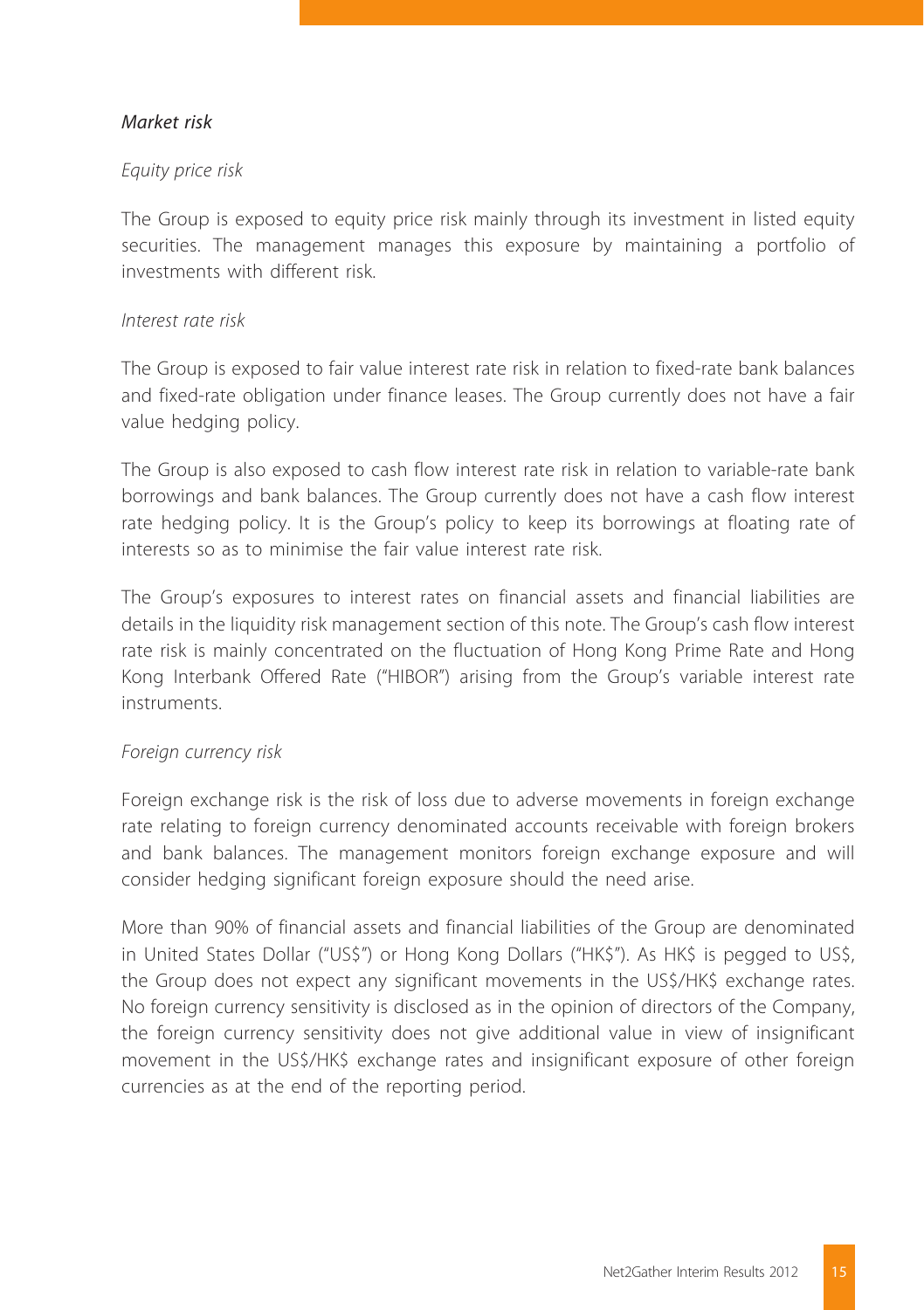#### *Credit risk*

The Group's maximum exposure to credit risk which will cause a financial loss to the Group due to failure to discharge an obligation by the counterparties provided by the Group is arising from the carrying amount of the respective recognised financial assets as stated in the consolidated statement of financial position.

The Group has delegated a team responsible for determination of credit limits and other monitoring procedures to ensure that follow-up action is taken to recover overdue debts. In addition, the Group reviews the recoverable amount of each individual trade debts at each reporting date to ensure that adequate impairment losses are made for irrecoverable amounts. In this regards, the directors of the Company consider that the Group's credit risk is significantly reduced.

The Group has no significant concentration of credit risk, as the exposure spread over a number of counterparties and customers.

Bank balances and deposits are placed in various authorised institutions and the directors of the Company consider the credit risk of such authorised institutions is low.

#### *Liquidity risk*

The Group monitors and maintains a level of cash and cash equivalents deemed adequate by the management to finance the operations and mitigate the effects of fluctuations in cash flows. The management monitors the utilisation of borrowings and ensures compliance with loan covenants.

#### *Fair values*

The fair values of financial assets and financial liabilities are determined as follows:

- The fair values of financial assets with standard terms and conditions are traded on active liquid markets are determined with reference to quoted market bid prices; and
- The fair values of other financial assets and financial liabilities (excluding derivative instruments) are determined in accordance with generally accepted pricing models based on discounted cash flow analysis.

The directors of the Company consider that the carrying amounts of financial assets and financial liabilities recorded at amortised cost in the unaudited condensed consolidated financial statements approximate their fair values.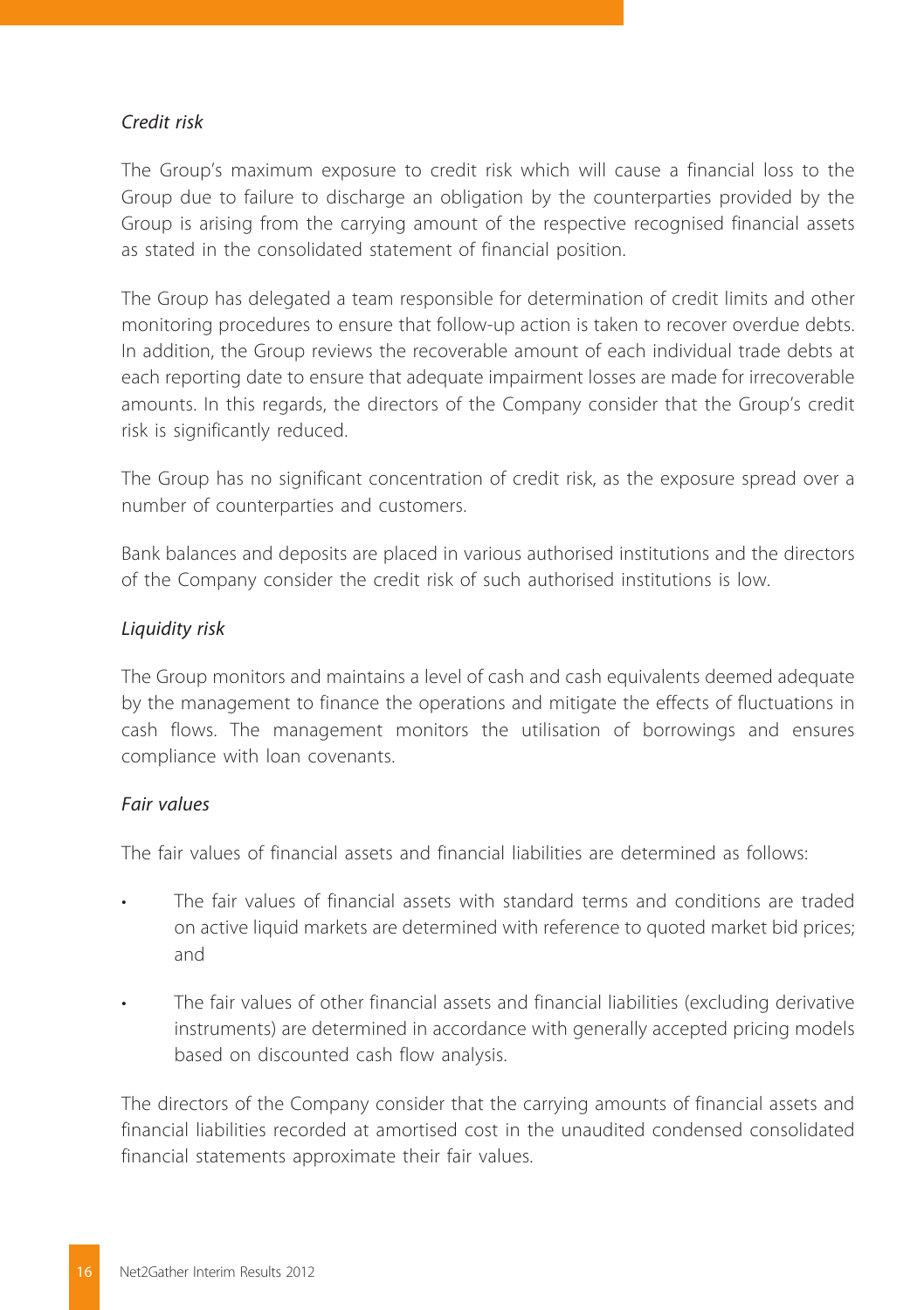### (10) Share capital

|                                                              | Par value<br>of each<br>ordinary<br>share<br>HK\$ | Number of<br>shares<br>'000 | Amount<br>HK\$'000 |
|--------------------------------------------------------------|---------------------------------------------------|-----------------------------|--------------------|
| Ordinary shares<br>Authorised:                               |                                                   |                             |                    |
| At 1 January 2012 and 30 June 2012                           | 0.01                                              | 30,000,000                  | 300,000            |
| Issued and fully paid:<br>At 1 January 2012 and 30 June 2012 | 0.01                                              | 3.694.319                   | 36.943             |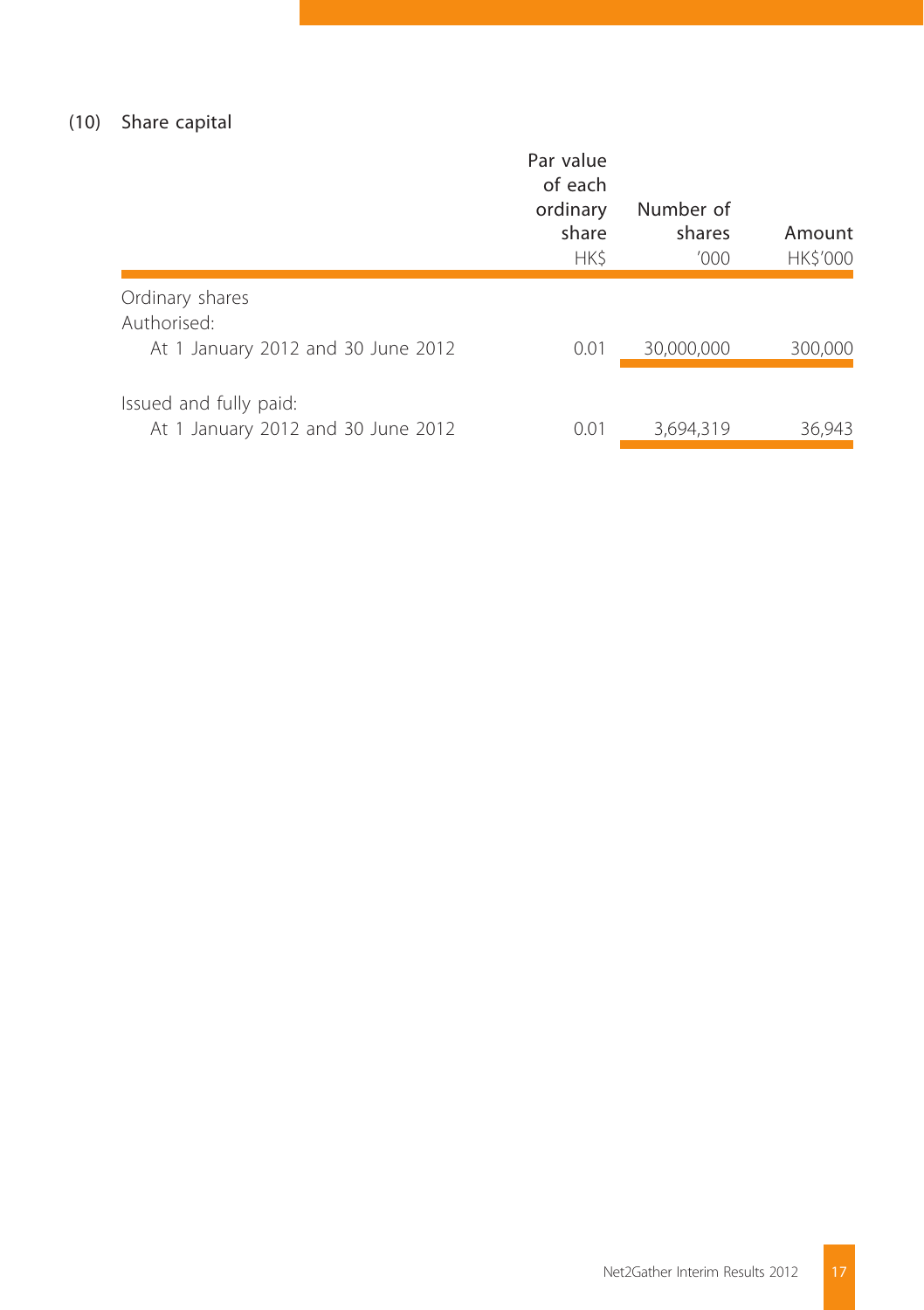#### (11) Related party transactions

The Group had the following transactions with related parties during the period:

|                                                              | Unaudited                |                |  |
|--------------------------------------------------------------|--------------------------|----------------|--|
|                                                              | Six months ended 30 June |                |  |
|                                                              | 2012                     | 2011           |  |
| <b>Notes</b>                                                 | HK\$'000                 | <b>HKS'000</b> |  |
| Interest expenses paid to Cash Guardian Limited<br>(a) & (b) |                          | 241            |  |
|                                                              |                          | 4,682          |  |
|                                                              |                          |                |  |
| (d)                                                          | 328                      | 337            |  |
| (d)                                                          | 2,262                    | 1,242          |  |
|                                                              | (C)                      |                |  |

Notes:

- (a) During the six months ended 30 June 2011, the Group paid interest expense of approximately HK\$241,000 to Cash Guardian Limited in relation to the issue of convertible notes.
- (b) Cash Guardian Limited is the substantial shareholder of the Company.
- (c) During the six months ended 30 June 2011, the Group incurred placing commission expenses from placing of the Company's shares of approximately HK\$4,682,000.
- (d) During the six months ended 30 June 2012, the Group paid commission and interest expenses to CFSG of approximately HK\$328,000 (2011: HK\$337,000) and received rental and building management fee income from CFSG of approximately HK\$2,262,000 (2011: HK\$1,242,000).

#### (12) Interim dividend

No interim dividend in respect of the six months ended 30 June 2012 and 30 June 2011 was declared by the Board.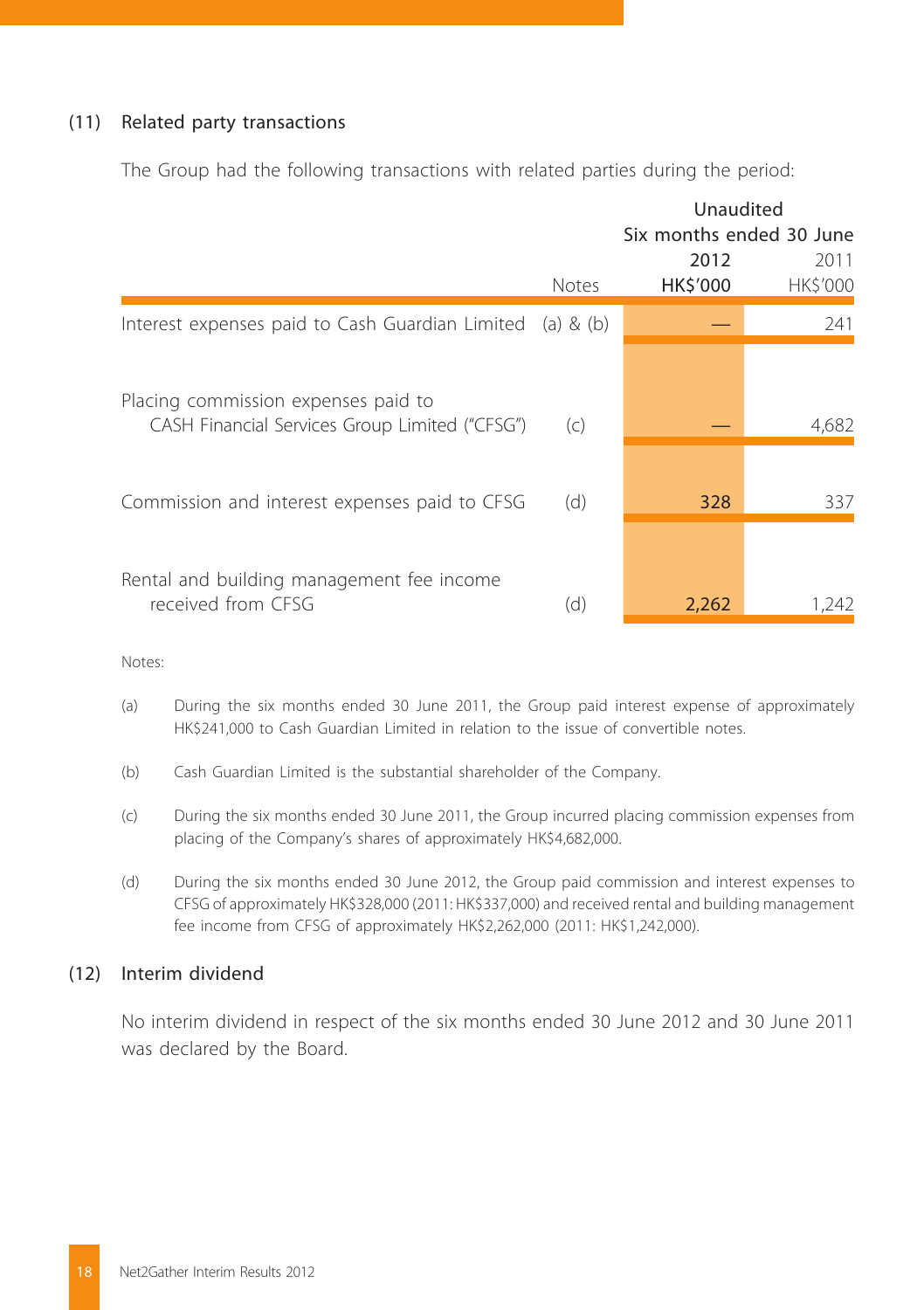## Dividend

The Board does not recommend the payment of any dividend for the six months ended 30 June 2012 (2011: nil).

# Review and Prospects

#### Financial Review

#### Financial Performance

For the six months ended 30 June 2012, the Group recorded a loss from continuing operations of HK\$52.7 million as compared to the loss of HK\$42.1 million (as restated) for the last corresponding period. During the period under review, the Group's mobile internet services business remained under very keen competition and the activities carried out by CFSG, the Group's associate, were also inevitably affected by the persistent European sovereign debt crisis and the sluggish global economic recovery. Overall, the Group reported a net loss for the period attributable to the owners of the Company of HK\$52.7 million as compared to a net loss of HK\$40.1 million (as restated) for the same period last year.

#### *Mobile Internet Services Business*

In view of the prolonged unstable global economic situation and the slowdown of China's economic growth, coupled with the intense competition amongst the industry players, the online game market in China has now been undergoing an adjustment period. As a result, we trod carefully in adjusting the pace of our business expansion and carried out a thorough organisational and operational reengineering. We have decisively implemented stringent cost control measures over its operations and adhered to a prudent strategy for its online game business. During the period under review, the Group has already conducted several rounds of close-beta and user acceptance tests for its two proprietary online games, known as "Tales of Ocean Fantasy" and "Superhero". Despite facing a tough operating environment, the Group soft launched its "Tales of Ocean Fantasy" in March this year. In the meantime, the launch of "Superhero" originally scheduled for the third quarter this year had been postponed to 2013. The Group continued to leverage its extensive publishing network and partnership to secure license deals in several countries and regions. The Group will put its best effort to explore ways to align its mobile internet services business and new initiatives of business development will be in place to enhance its competitiveness. Overall, for the six months ended 30 June 2012, the Group's mobile internet services business recorded revenue of HK\$4.9 million and net loss of HK\$24.7 million as compared to revenue of HK\$5.2 million (as restated) and a net loss of HK\$15.6 million (as restated) for the last corresponding period.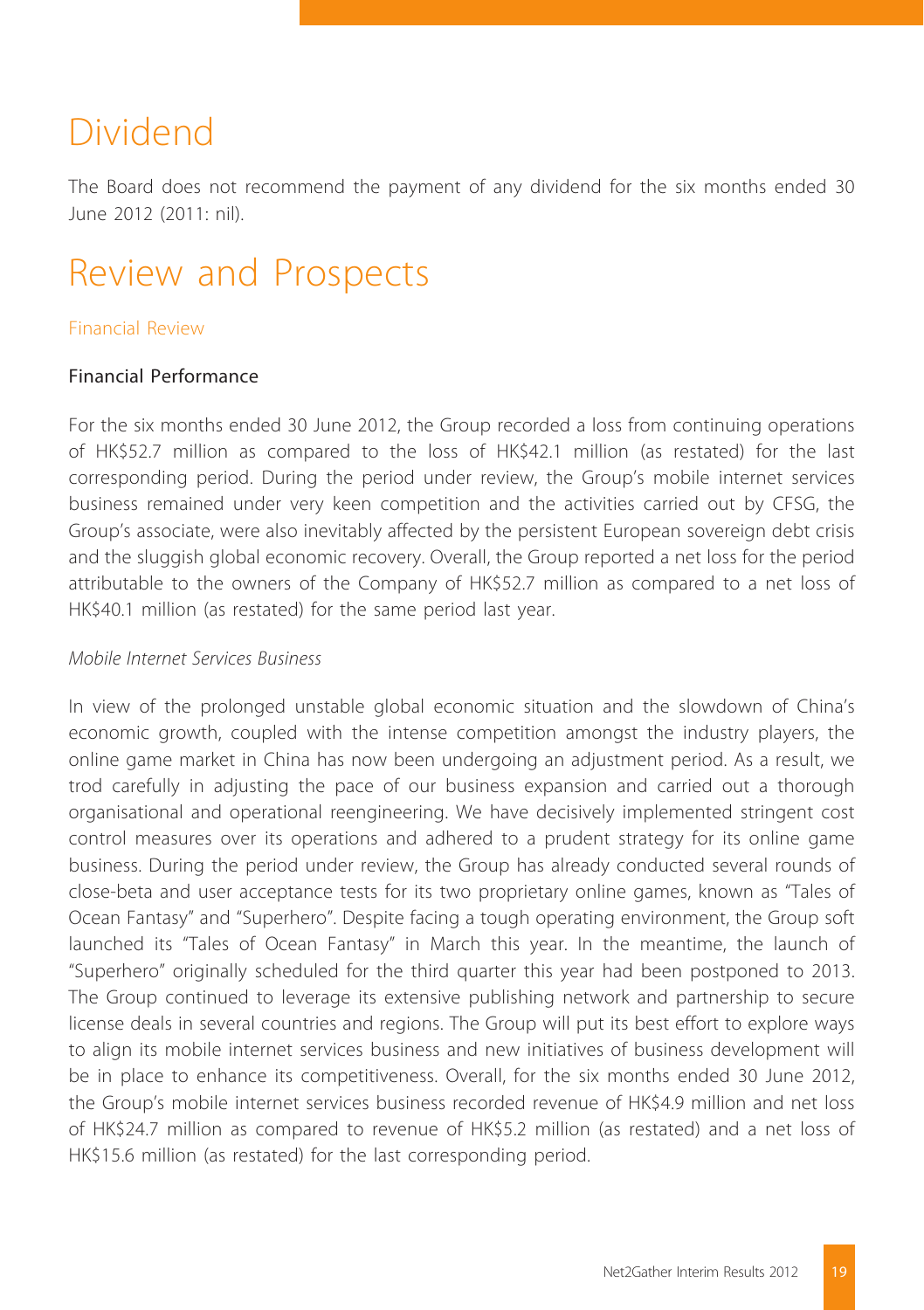#### *CFSG (Associate)*

During the period under review, the financial services business (FSG) and retail management business (CRMG), being the activities carried out by CFSG, had been ineluctably affected by the global challenging environment and uncertainty amid the inflationary pressure in all aspects. Overall, the Group recorded a share of loss from an associate of HK\$12.1 million for the six months ended 30 June 2012 as compared to a share of loss of HK\$4.1 million for the same period last year.

#### Financial Services Business — FSG

In the first half of 2012, the global economic conditions continued to deteriorate. The consequences unleashed by the unresolved euro zone debt crisis posted downside risk on the global economy and affected the already lacklustre investment sentiment. The recent announcement of the Chinese government to adjust the 2012 GDP growth forecast to 7.5% from 8%, the first time in the past eight years, indicated that China's economy is slowing down. Under such a challenging macro-economic environment, investors have been reducing their exposures in equities. As a result, the average daily turnover for the first six months of 2012 was approximately HK\$56.7 billion, representing a plunge of 23% as compared with HK\$73.6 billion for the same period last year. The vulnerable investment sentiment together with the surge of operating costs all impacted on us. Overall, for the six months ended 30 June 2012, FSG recorded revenue of HK\$96.1 million and a net loss of HK\$18.1 million as compared to revenue of HK\$131.6 million and a net loss of HK\$10.7 million for the last corresponding period. CFSG will continue to pursue its growth strategy despite the volatile market and increasing operating costs amidst the inflationary environment.

#### Retail Management Business — CRMG

Rising operating costs posed the biggest challenge to CFSG's retail management business. The skyrocketing rental cost, coupled with the inflationary pressure in all aspects, added to CRMG's operating costs and further eroded into CRMG's profit margin. Worse still, measures imposed by the government to tame the soaring housing prices had hit the property market hard, which inevitably dragged down our furniture sales. Total number of transactions for residential property dropped remarkably by about 25% in the first half of 2012, as compared with the same corresponding period last year. Notwithstanding the challenging business environment, CRMG continued to launch a number of new products and services that brought good sales performance, in particular the Tailor Made Furniture (TMF) services. In addition, CRMG has stepped up its cost rationalisation measures to maintain its cost leadership approach. Despite the gloomy economic outlook, CRMG's Hong Kong retailing business still recorded a profit of HK\$8.3 million for the first half of the year. CRMG's retailing business in mainland China is still in its early investment phase and has yet to make any profit contribution to CRMG. Overall, for the six months ended 30 June 2012, CRMG managed to record revenue of HK\$514.1 million, a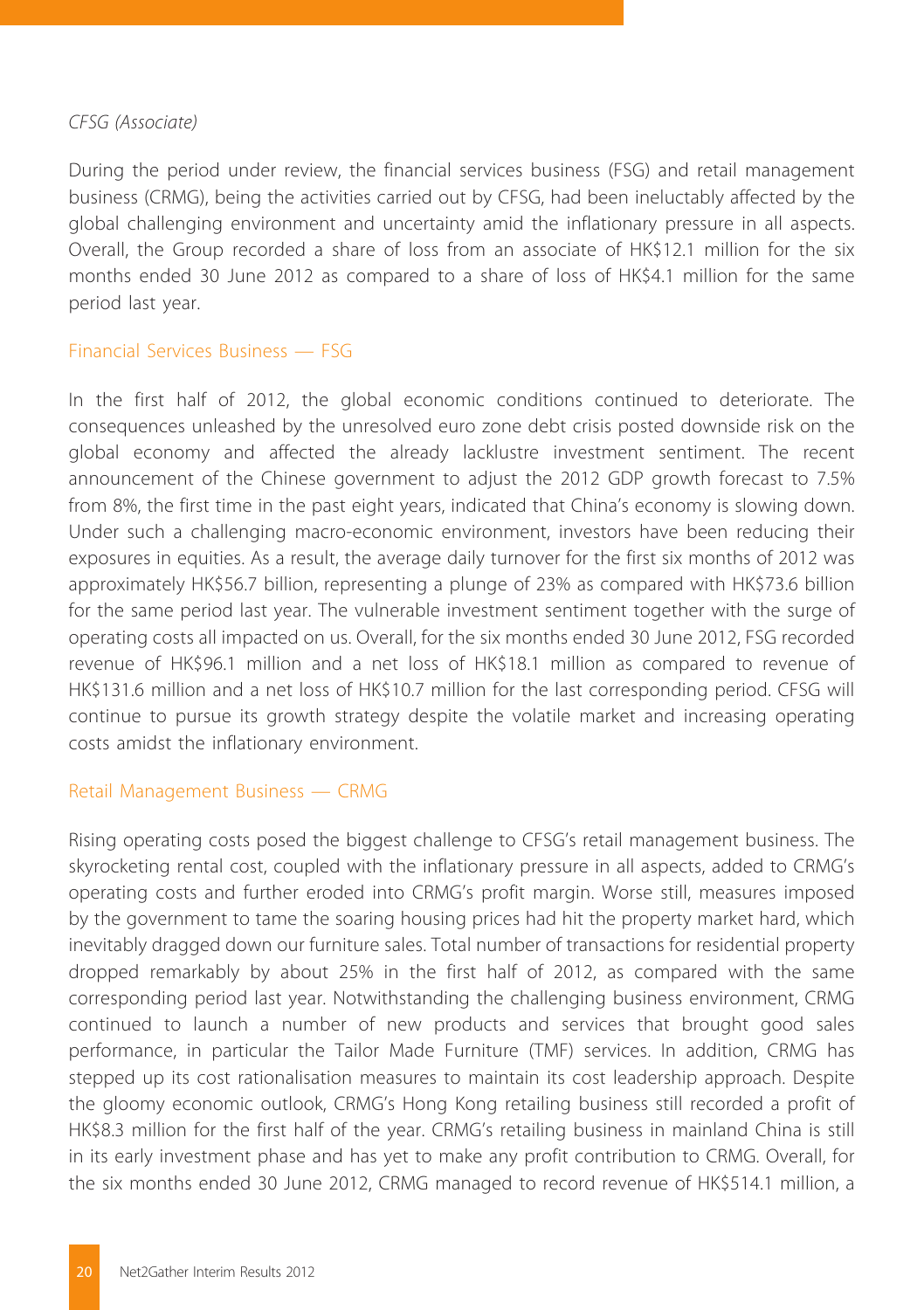slight 1.5% decrease as compared to revenue of HK\$522.0 million for the same period last year. A net loss of HK\$1.6 million was recorded as compared to a net loss of HK\$1.1 million for the last corresponding period.

#### *Liquidity and Financial Resources*

The Group's equity attributable to the owners of the Company amounted to HK\$579.4 million as at 30 June 2012 as compared to HK\$632.0 million at the end of last year. The decrease in equity was the result of the loss reported for the period.

As at 30 June 2012, the Group had total interest bearing borrowings of approximately HK\$128.7 million, as compared to HK\$141.8 million as at 31 December 2011. The decrease in borrowings was due to the repayment of bank loans during the period. Among the above bank borrowings, HK\$112.3 million were secured by the shares of a wholly-owned subsidiary, certain property and equipment and an investment property. The remaining borrowings were unsecured.

As at 30 June 2012, our cash and bank balances totalled HK\$61.8 million as compared to HK\$81.1 million at the end of the previous year. The decrease in the cash and bank balances was mainly due to the operating loss and the repayment of borrowings during the period. Our liquidity ratio as at 30 June 2012 was at 0.8 time as compared with 1.2 times on 31 December 2011.

The gearing ratio (representing the ratio of interest bearing borrowings of the Group divided by the total equity) was 0.23 as at 30 June 2012, being the same level as at 31 December 2011, which was kept at a conservatively low level.

Saved as aforesaid, the Group had no other material contingent liabilities at the period-end.

#### *Foreign Exchange Risks*

As at the end of the period, the Group did not have any material un-hedged foreign exchange exposure or interest rate mismatch.

#### *Material Acquisitions and Disposals*

The Group did not have any material acquisition and disposal during the period.

#### *Capital Commitments*

The Group did not have any material capital commitment at the end of the period.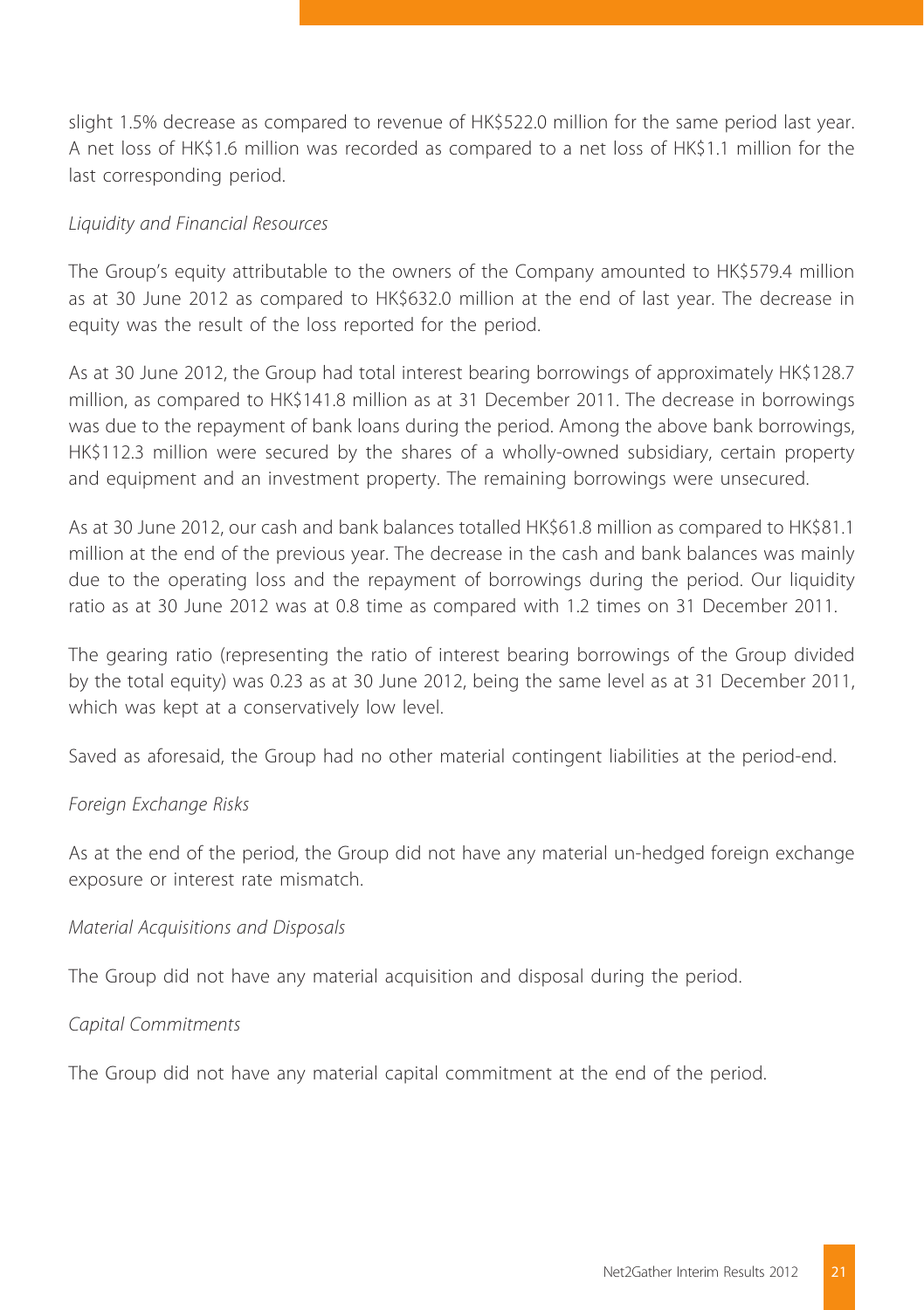#### *Material Investments*

As at 30 June 2012, the Group did not have a portfolio of listed investments and unlisted investment funds and net loss on listed investments and unlisted investment funds totally of HK\$1.0 million was recorded for the period.

We did not have any future plans for material investments, nor addition of capital assets.

## Management Discussion and Analysis

#### Mobile Internet Business

#### Industry and Market Overview

Based on figures compiled by iResearch, China's online gaming market revenue reached RMB 21.05 billion in 2008, representing a year-on-year increase of 66.3%. After years of high growth, the market recorded a notable deceleration in growth momentum. Amidst the sluggish economy in recent quarters, the market is further consolidating for another phase of transformation. In 2012, the online gaming market revenue is expected to reach RMB 49.63 billion, representing a year-on-year increase of only 14.6%, the lowest growth rate in the past five years. Starting from 2014, it is expected that the growth will further slow down to a singledigit rate.

Despite the ever more intense competition of online gaming market, a notable trend had emerged in recent years due to a shift in users' preference. The landscape of the online gaming market had evolved from the domination of the "traditional" client-end massively multiplayer online role playing games (MMORPGs) to a proliferation of several forms of game types and across various game sectors.

According to figures compiled by iResearch on the PC online game market, revenue generated by the client-end MMORPGs represented a commanding 96.4% of all PC online game revenue in 2006. In 2011, the figure dropped to 78.7%, the first time that the weighting had declined below 80%. While client-end MMORPGs are losing their market dominance, the growth in platform games (11.6% of games revenue in 2011), web games (6.6% of games revenue) and social games (3.1% of games revenue) had seen significant growth in their respective representation. iResearch predicted that this trend would continue in the next few years, and MMORPGs would represent an even lesser importance in the coming years.

In additional to competition from other PC online game sectors, the growth momentum of the mobile gaming sector had been phenomenal both in terms of market size and user base and had outperformed the overall online gaming market. According to the Ministry of Culture of the PRC, the user base of mobile console games was up 46% to over 51 million, and its market size had exceeded a record of RMB 3 billion. The mobile online gaming market showed an even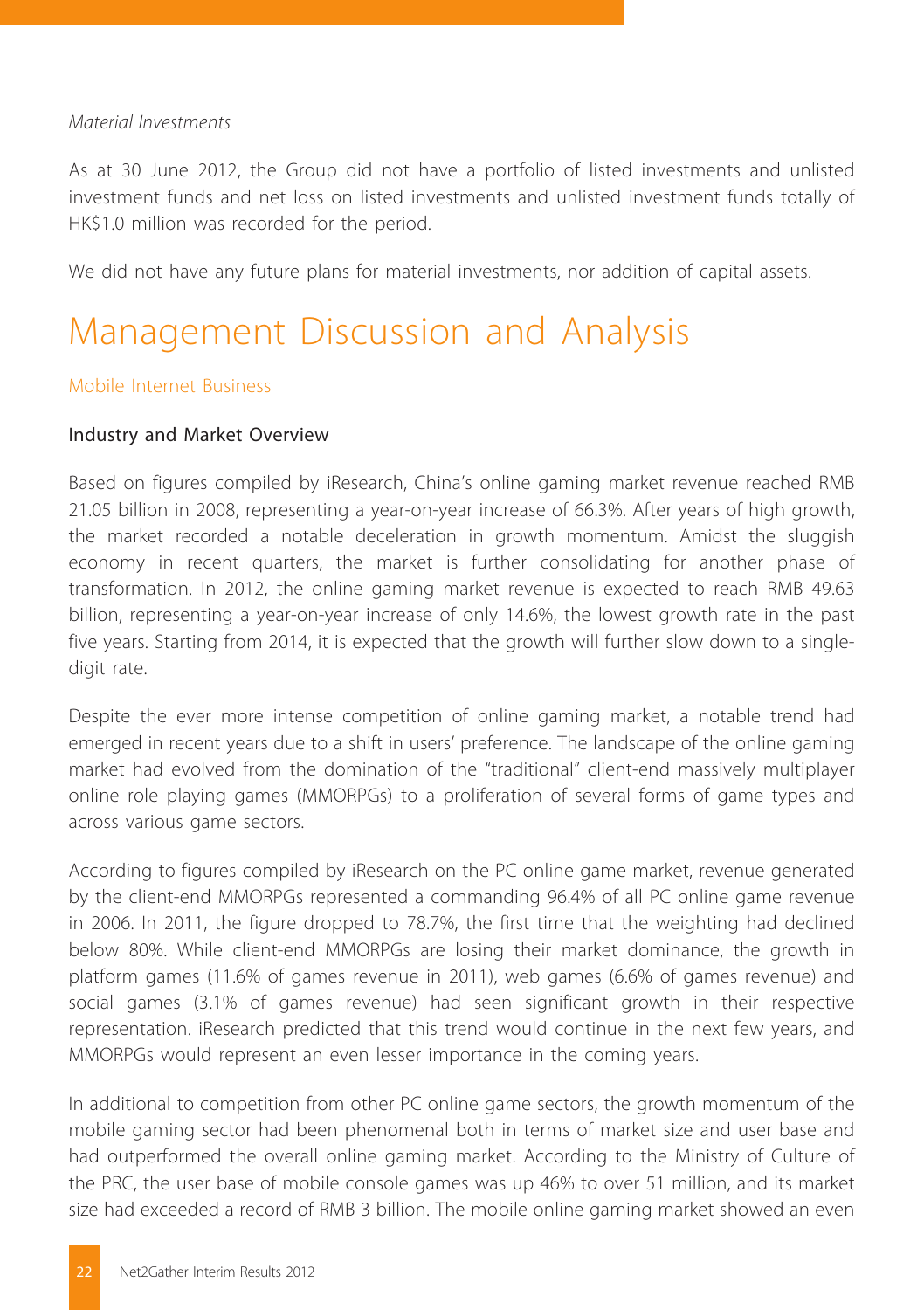faster growth as its user base had reached 11.3 million, representing a spectacular year-on-year increase of 352%, whereas the market size reached RMB 790 million. According to iiMedia Research, mobile game revenue in China, fuelled by popularity of smartphones and mobile devices, surged to RMB 1.1 billion in first quarter 2012. In terms of revenue, mobile games in China still represented a small portion when compared with PC online gaming counterparts. However, a critical mass has been established and growth rates are expected to remain at a high level for the next few years to come.

On the other hand, the China IPTV installation by China Telecom has gained strong momentum in first half of 2012, it has grown to 15 million subscribers, and became the world's biggest IPTV installation. Causal game is one of the value added products offered on IPTV platform.

#### Business Review

#### *PC Online Games*

Headquartered in Shanghai, Net2Gather operates its PC online gaming business through subsidiary namely "Moliyo", which has a subscriber database of more than 40 million for its existing award-winning online games. During the period under review, we have launched the commercial operation of our self-developed 2.5D MMORPGs, known as "Tales of Ocean Fantasy", which has been named the "Most Anticipated Online Games" in China's prestigious Golden Plume Award in 2011. We also have completed several rounds of user acceptance testing for another highly-anticipated self-developed 3D MMORPG, known as "Superhero", which has been named one of the Best Self-Developed Online Games in Golden Plume Awards in 2010. We have collected valuable input from testing participants particularly to optimize the player experience.

During the period under review, the Group has continued to leverage its publishing network and partnership to secure game license deals. We have formed a game licensing agreement with a leading online gaming operator in Singapore and Malaysia to publish "Tales of Ocean Fantasy". We have also established the commercial operations of Portuguese version of "King of Pirates" in Brazil. In addition, we have launched patch updates with additional items and game play features of "King of Pirates" for our overseas license partners.

We will continue to dedicate resources in research and development and raise our operational efficiency, whereas we also look for licensing opportunities of well-received game titles from overseas developers to our online entertainment platform. We will also leverage on our extensive publishing network to license our self-developed MMORPGs to first-class overseas publishers to generate scalable income for our operations.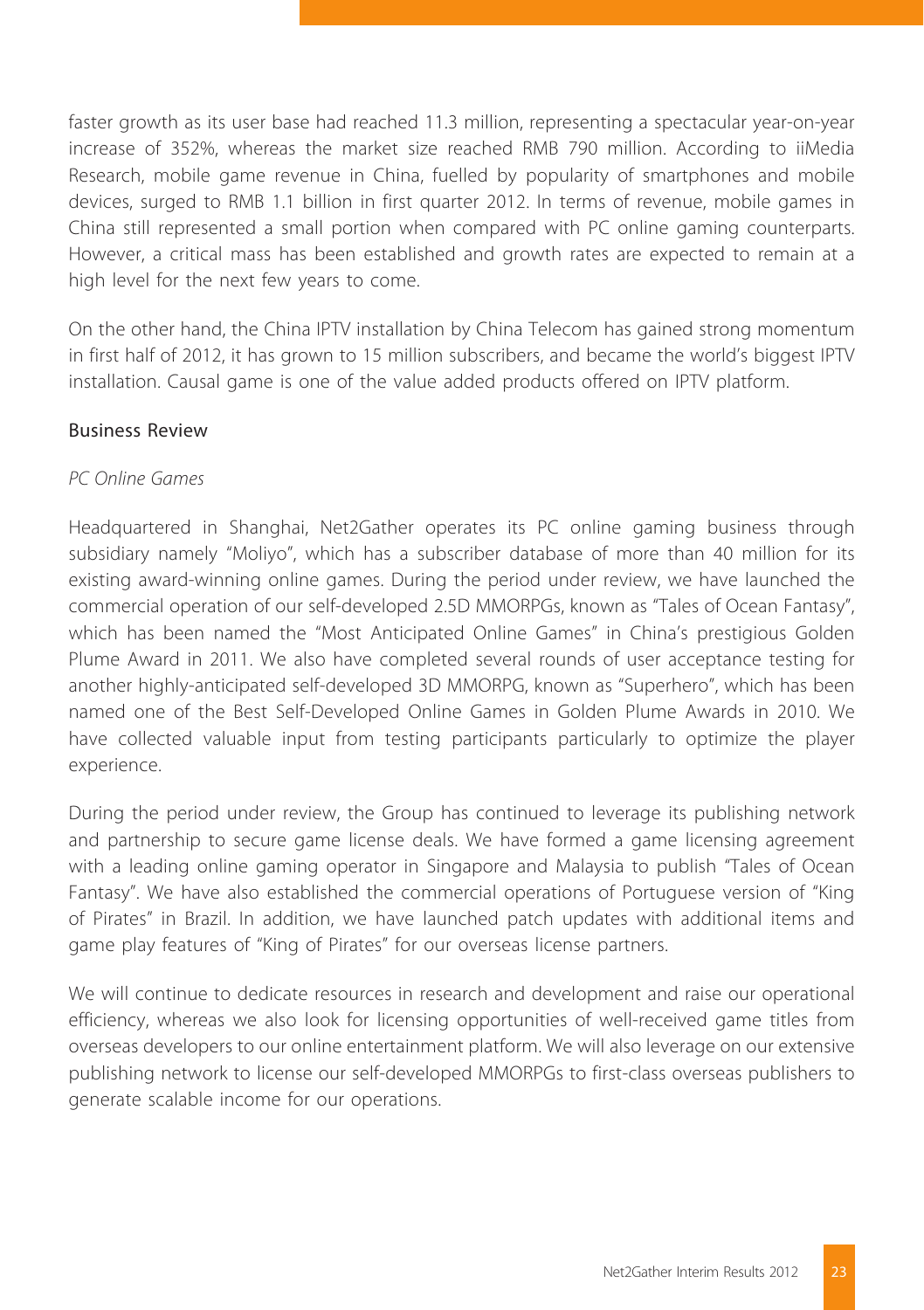#### *Mobile Social Games*

According to China Internet Networks Information Center, the number of mobile phone users in China had for the first time surpassed the number of PC users in June 2012. Of the one billion mobile phone users, over 25% of them have already switched to smart phones that run either on the Apple iOS or the Android operating system. Mobile games, social games and other mobile Internet apps and content exhibit strong market demand and immense growth potential. To date, China is already the second largest market for Apple App Store downloads, despite with a relatively low ARPU rate.

Social network games tend to have higher retention rate than single player game and generally produce more revenue. Our R&D centre in Suzhou has completed the adaptation of our wellreceived PC online game "Tales of Ocean Fantasy" into the mobile social game at the end of the second quarter.

To maximise the monetisation of our game content, our mobile gaming development strategy is to develop and distribute mobile social games over social platforms with vast user bases. The games are offered as free downloads to smart phone users and users make purchases and consumption of virtual items while they play with the game. We have already signed distribution agreement with several leading mobile game platforms in Mainland China. We will make use of these platforms to release our game and promote to both Apple iOS and Android mobile phone users in the second half of 2012.

During the period, we continued to localise and distribute Oberon's rich game library. Since 2011 a total of six games had been ported and localised on BADA, Android and Apple iOS platforms.

In addition to the mobile gaming business, we have signed a partnership agreement with Accedo, a leading Swedish IPTV game supplier, to provide over 100 game titles in China. These titles would be distributed through the 1.3 million subscriber base of Shanghai Telecom and would subsequently be rolled out to other IPTV markets in China. We expect to launch these game titles to the other China Telecom operating companies in the second half of 2012.

#### CFSG — THE GROUP'S ASSOCIATE

#### Financial Services Business — FSG

#### Industry and Market Review

The euro zone debt crisis continues to reshape the political landscape of Europe which seemed to have reached a new height of urgency in the first half of 2012, the global economic recovery momentum remained volatile. The first half of 2012 was an extremely tough period for global risky assets, mainly due to increased speculation on Greece's possible exit of the euro bloc and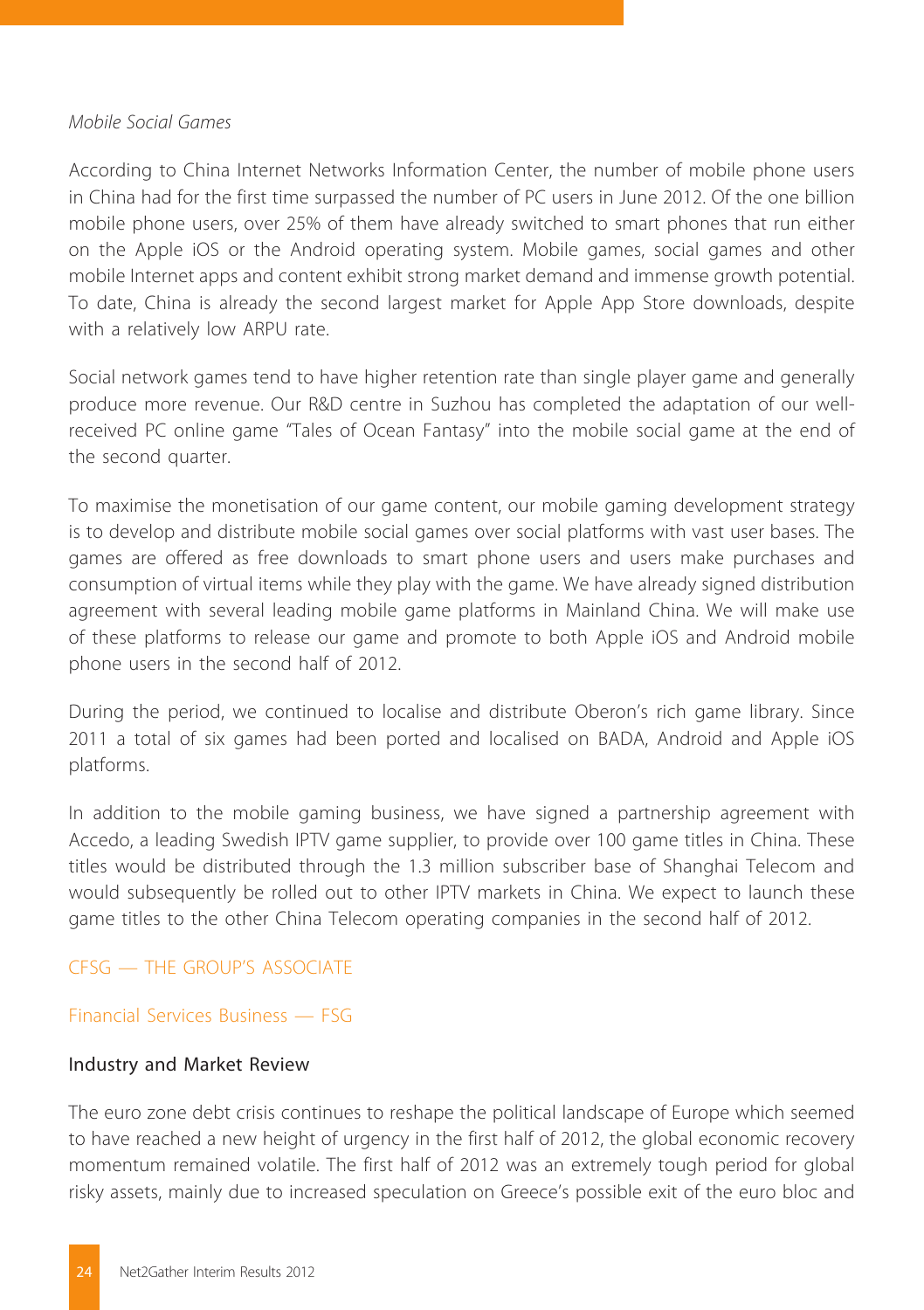a sudden deterioration of Spanish financial assets. In response to the slowdown in China's growth and the stagnant US economic performance, oil price plunged. Despite the increase of Hang Seng Index by 5.46% during the period, Hong Kong equities continued to underperform A shares and the US stock market. Average daily turnover during the period plummeted by 23% at HK\$56,697 million.

In China, the economy continued to decelerate in the second quarter of 2012. China's GPD shrunk to 7.6% year-on-year in the second quarter from 8.1% in the first quarter. Continued with the development in the 12th Five-Year Plan, supportive measures, notably, lower interest rates and more infrastructure spending, were implemented to curb the downslide.

#### Business Review

### *Broking*

Notwithstanding the shrinking trading volume and reduced trading activities in the domestic equities market, CFSG noted moderate growth in trading volume and revenue in the commodities brokerage business. The increase was attributed to the steady rise in the number of mainland clients as a result of its relentless marketing and client acquisition effort targeted towards the mainland market. Overall, CFSG's broking business recorded operating revenue of HK\$96.1 million in the reporting period, decreasing 27.0% over the same period last year.

During the period, CFSG continued to develop its mobile trading business by designing functional and cutting-edge stock trading apps on mobile and tablet devices. Instant market information and analysis are provided to clients to facilitate their trade anytime, anywhere without limit. In addition, it will continue to improve its online trading platform, providing clients with faster, more accurate and more stable trading channel to meet their needs.

CFSG continued to receive wide recognition in mainland China by media and investors. It received the "Most Popular Hong Kong Brokerage Institution" awards from three major mainland media, namely QQ.com, China Finance Online and Money Weekly magazine. It will continue to dedicate resources in the mainland to pave the way for the eventual opening up of the market.

#### *Wealth Management*

During the period, its portfolio management service performed well compared to its relative benchmarks despite the unsettled investment climate worldwide. Thanks to CFSG's disciplined investment style. It strove to increase the assets under management in order to diversify its income sources and smooth out revenue volatility. More importantly, it aims to transform the business model from sales- to service-oriented as the market matures.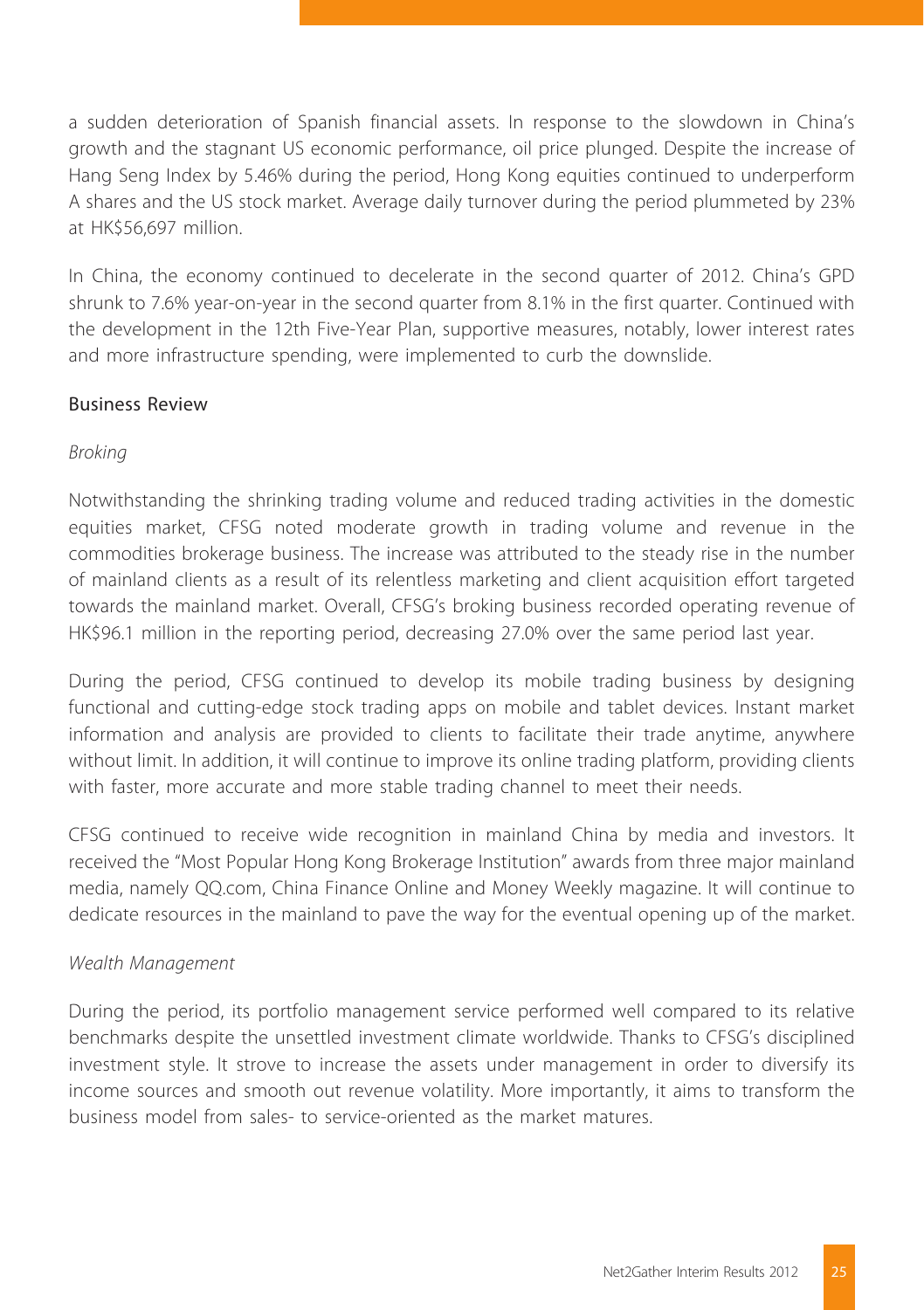#### *Asset Management*

During the uncertain market condition, CFSG focused on equities with attractive valuation and stable dividend yield. Meanwhile, it shunned sectors affected by the euro zone debt crisis and Chinese economic slowdown. Overall, it is positive on local property and mainland property sectors and negative on raw materials and new energy sectors. Its Asset under Management (AUM) rose by approximately 3% in the first half of 2012.

#### *Investment Banking*

Notwithstanding the prevailing lacklustre market sentiment, it has been appointed as the sponsor to certain IPO applicants who target to launch their IPOs later this year or in 2013, subject to the progress of IPO applications and the then market conditions. In addition to IPO projects, it also participated in a number of corporate transactions to act as financial advisor/ independent financial advisor, including Guangzhou Pharmaceutical Company Limited (its A shares are also listed on the SSE) in respect of its major assets reorganisation, absorption merger of another listed company in Shenzhen; and Hang Ten Group Holdings Limited regarding a general offer.

It is expected that the market conditions will likely stay sombre in the coming quarters, CFSG is going to maintain its proven strategy to have a balanced focus on IPOs and other financial advisory and corporate transactions in the near future for the purpose of diversifying its business and income streams.

#### *China Development*

During the period, CFSG continued with its three-pronged development strategy to (1) build brand awareness, (2) gather database, and (3) establish network. It worked with its mainland media partners to make extensive market commentaries across TV, radio and print media to promote its brand. It organised market seminars with an aim to educate and offer more information for the local investing public.

Looking forward, it will continue to expand its coverage by establishing points of presence in areas which it believes offer significant potential for business development over the medium term. While it works closely with its business partners to prepare for and develop the crossborder market, it will seek to form new alliances with more local institutions. Its objective is to continue to build networks and connections in preparation for the eventual opening up of the market.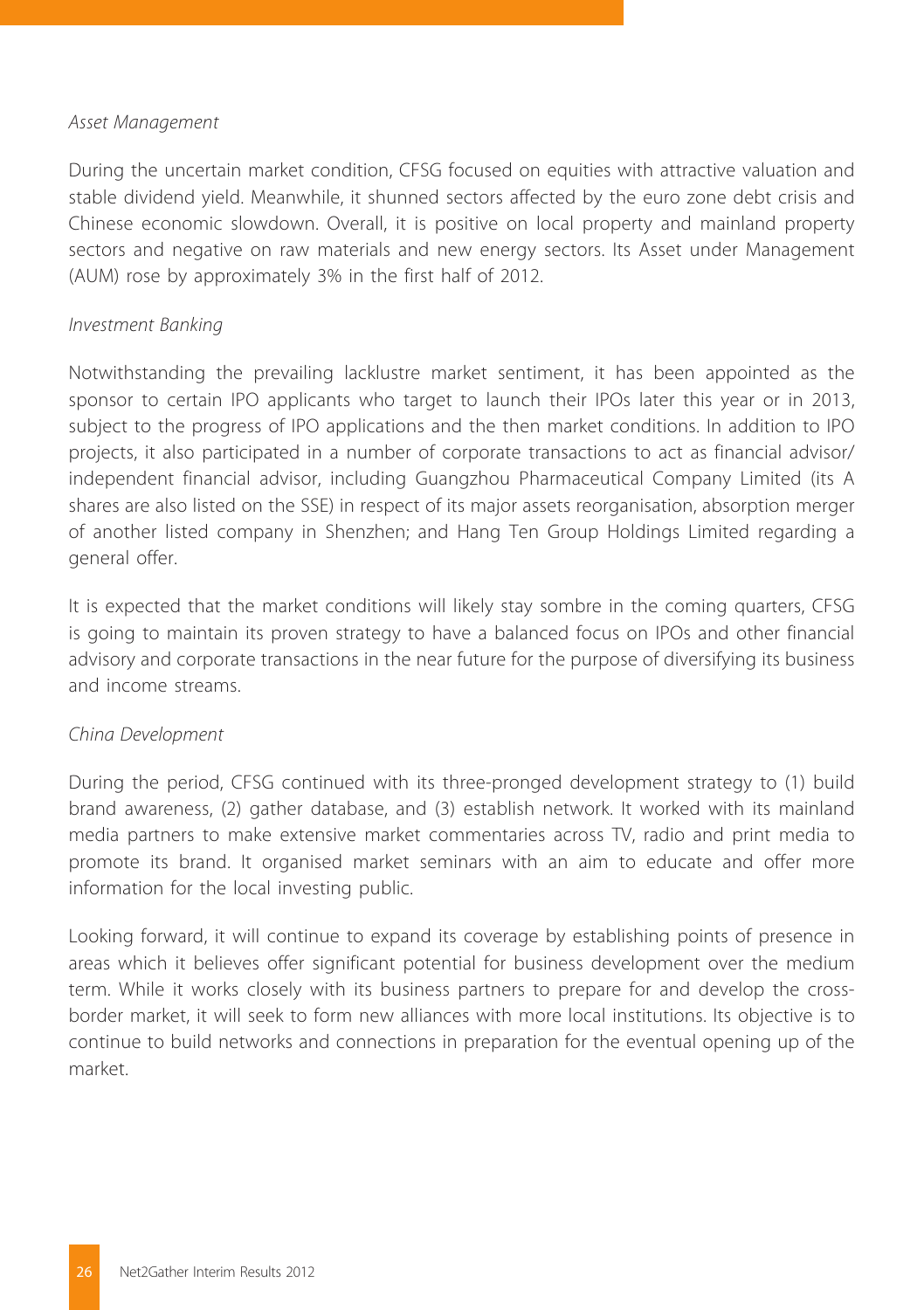### Outlook

Overall, the state of the Hong Kong equity market will hinge on the unfolding of the euro zone debt crisis, the quantum of China's quantitative easing policy, the elections and administrative changes in key countries, and aggressive competition from other bourses. If the threat of a systematic event in Europe continues to fade, CFSG believes that the rest of 2012 may offer significant upside potential for the world economy. A rebound in China's growth and a continued recovery in the US economy offset a likely recession in Europe.

#### Corporate Strategy

Facing with uncertainties and ever-growing market competition, CFSG endeavours to maintain its competitive leading position as a technology-driven, fully-fledged financial services company while maintaining a good balance among different products and services. It will continue to focus on improving its electronic trading platform to accommodate the versatile needs of its clients in Hong Kong and mainland China. It has embarked on initial development of various electronic and mobile trading platforms and will continue to make further investment in IT infrastructures to improve the efficiency of its trading facilities. The continued internationalisation of RMB serves as a catalyst as more mainland enterprises continue to tap into the Hong Kong market to go global. CFSG will consistently develop its RMB market capability to facilitate mainland market connectivity and to capitalise on each and every opportunity ahead.

### Retail Management Business — CRMG

#### *Pricerite Operation Review*

In the first half of 2012, Hong Kong economy faced more challenges from both internal and external. Yet, Pricerite has made relentless effort to execute its strategic plan as set with prudence to achieve a satisfactory progress in operating profit in Hong Kong operations.

During the period, Pricerite has opened a super mega store at Mongkok with a floor area of more than 30,000 square feet, aiming to offer its customers with a one-stop shopping experience by providing a comprehensive range of stylish and innovative home furnishing solutions. The new store successfully captures an increased number of young and sophisticated customers who pursue higher living quality. As Pricerite continued with the store rejuvenation programme, it has revamped a number of stores, offering a more comprehensive and tailored product assortment and services to better serve the needs of its customers. To expand its reach, it has organised several roadshows to offer customers a wide range of great value for money branded home appliances and home theatre (TV & AV) items.

To enhance its product assortment, its merchandising and product development team developed and introduced a number of innovative products and solutions. For instance, it has expanded to include 7 tailor-made furniture (TMF) centres to serve the growing demand of the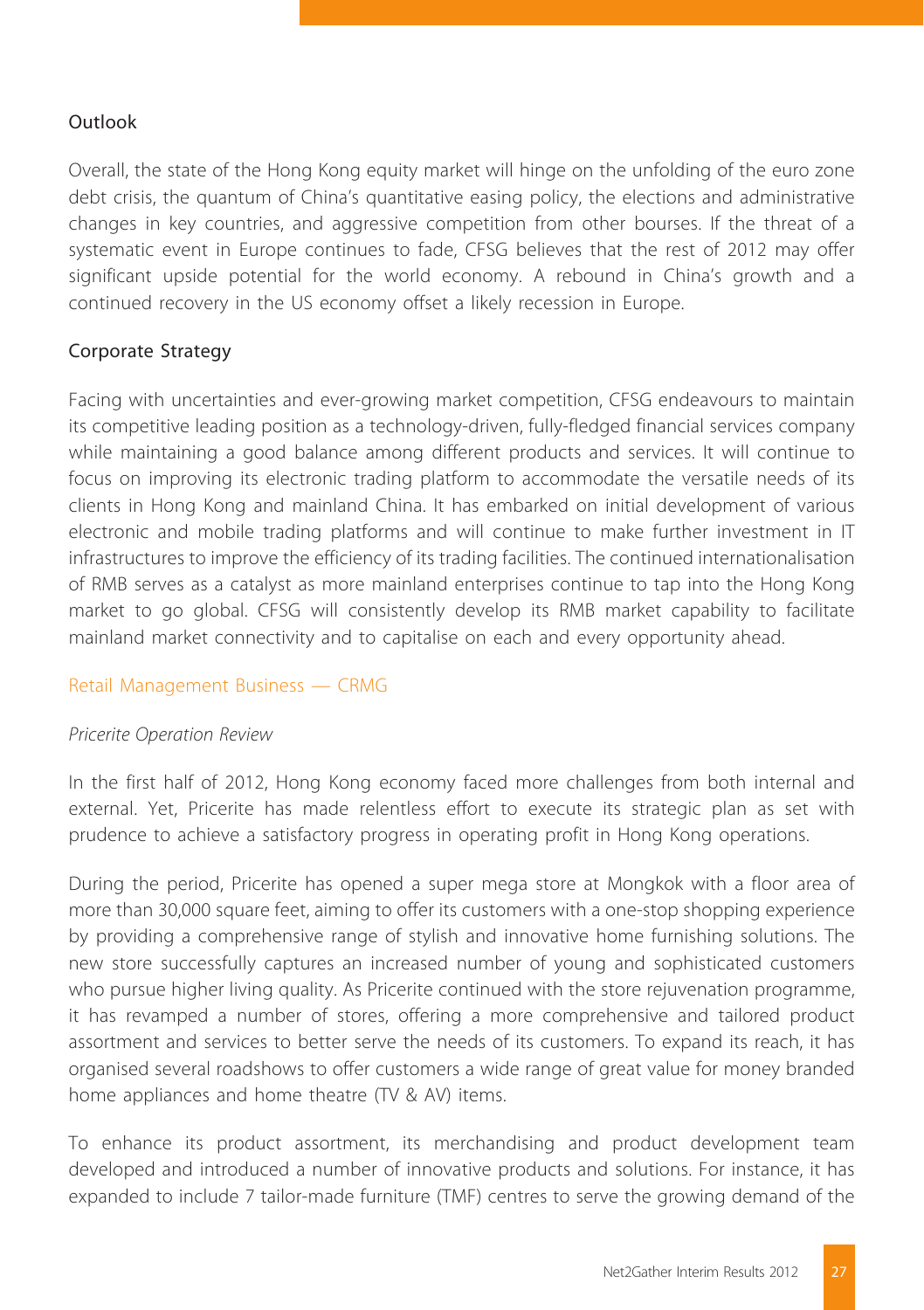service. In addition to TMF, Pricerite has recently launched the MUSE bedroom wardrobe system, which offers a wide range of wardrobe parts and components, enabling customers to design their own wardrobe compartments to fit their specific needs in organizing clothes and accessories. In certain flagship stores, it introduced some new home furnishing product categories, such as decorative lightings and tailored wallpaper for customers to personalise their living space. To strengthen in-store communication and enhance customer shopping experience, it has adopted QR codes in selected products to provide voice presentation of product features and benefits via customers' smart phones.

With tremendously growing popularity of the new electronic media, Pricerite has gained more presence from the e-community since the launch of its official Facebook homepage and online shop respectively in 2011 and 2012. Pricerite has successfully acquired 15,000 Facebook fans and seen accelerating growth in its online shop visits every month. These electronic platforms help build its brand awareness to the relative younger clientele and enable round-the-clock shopping to cater for the hectic yet quality lifestyles of customers in Hong Kong and the Southern China.

Recognised for its service quality, Pricerite has again won the Outstanding Young Salesperson Award (OYSA) held by the Hong Kong Management Association during the period, which praised its commitment to excellent service quality.

In Guangzhou, China, 生活經艷 has squarely focused on creating modern, stylish and affordable shopping environment to customers and has been gradually building up its brand awareness and business momentum, as evidenced by the steady growth in both sales turnover and ticket size during the past months.

In the second half of 2012, while Pricerite is aware of the greater external uncertainties due to the deepened financial woes from both US and Europe and the slowdown of China market, it is cautiously seeking market opportunities arising from the changing economic landscape. Pricerite is optimistic on sustaining business growth with its strong management capabilities and solid foundation.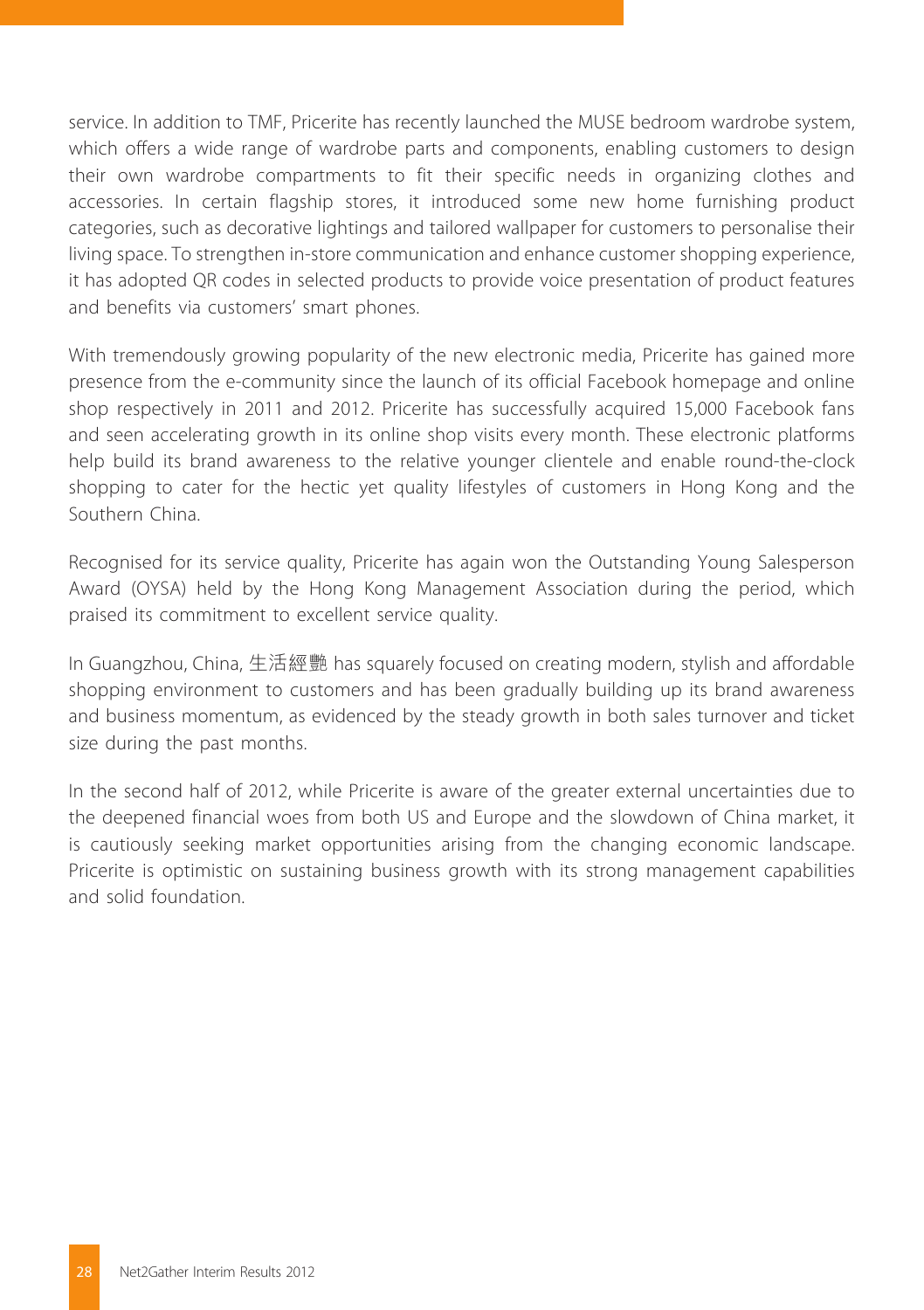# Employee Information

At 30 June 2012, the Group had 306 employees. Our employees were remunerated according to their performance, working experience and market conditions. The total amount of remuneration cost of employees of the Group for the period under review was approximately HK\$9,249,000.

#### Benefits

The Company and some of its subsidiaries provide employee benefits including mandatory provident fund scheme, medical insurance scheme, discretionary share options, performance bonus and sales commission for their staff. The Company also provides its employees in the PRC with medical and other subsidies, and contributes to the retirement benefit plans.

#### **Training**

The Group has implemented various training policies and organised a number of training programs aimed specifically at improving the skills of its employees and generally to increase the competitiveness, productivity and efficiency of the Group including training in areas such as product knowledge, customer service, selling techniques, team building, communication, languages, presentation, coaching, quality management and also professional regulatory training programs as required by regulatory bodies. The Group also arranges for relevant staff, who are licensed persons under the Securities and Futures Ordinance ("SFO"), to attend the requisite training courses to fulfill/comply with the continuous professional training as prescribed in the SFO.

The Group conducts an initial staff orientation for new employees in order to familiarise them with the Group's history and strategy, corporate culture, quality management measures and rules and regulations. This orientation aims to prepare the new employees for the positions by establishing a sense of belongingness and cooperation; by supplying necessary information that resolves an employee's concerns; and by removing any potential barriers for job effectiveness and continuous learning.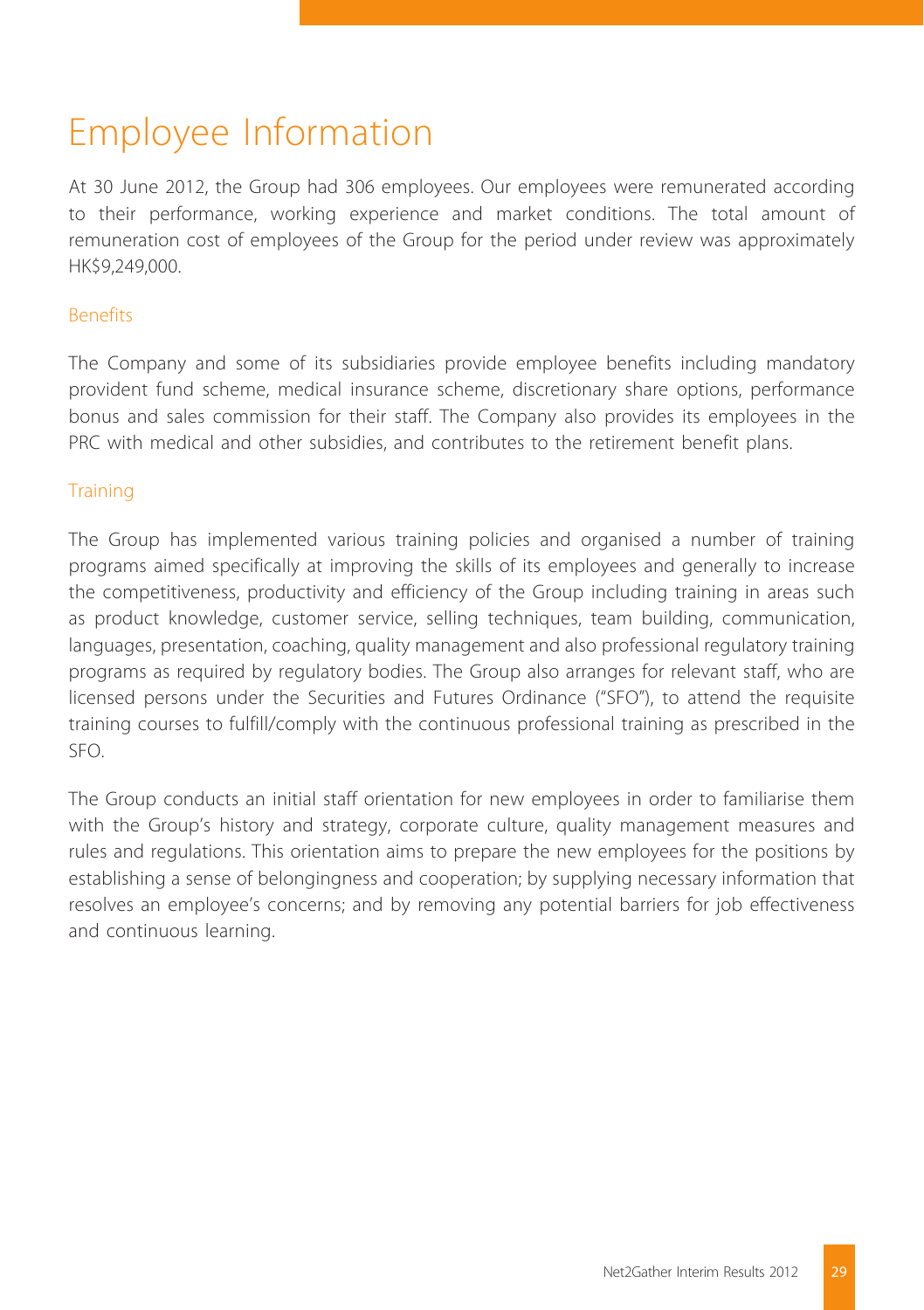## Directors' Interests in Securities

As at 30 June 2012, the interests and short positions of the directors and chief executive of the Company in the shares, underlying shares and debentures of the Company or any of its associated corporations (within the meaning of Part XV of the SFO) which (a) were required to be notified to the Company and the Stock Exchange pursuant to Divisions 7 and 8 of Part XV of the SFO (including interests and short positions which they were taken or deemed to have under such provisions of the SFO), or (b) were recorded in the register required to be kept under section 352 of the SFO, or (c) were otherwise notified to the Company and the Stock Exchange pursuant to the Model Code for Securities Transactions by Directors of Listed Companies ("Model Code") were as follows:

#### A. The Company

#### Number of shares Name Capacity Capacity Personal Family interest Corporate interest Shareholding (%) Kwan Pak Hoo Bankee Beneficial owner and interest in a controlled corporation 3,600,000 — 1,178,701,378\* 32.00 Law Ping Wah Bernard Beneficial owner 107,408,720 — — 2.91 Ng Kung Chit Raymond Beneficial owner and family interest 3,399,600 345,600 — 0.10 114,408,320 345,600 1,178,701,378 35.01

#### (a) Long positions in the ordinary shares of HK\$0.01 each

The shares were held by Cash Guardian Limited ("Cash Guardian"). Mr Kwan Pak Hoo Bankee ("Mr Kwan") was deemed to be interested in all these shares as a result of his interests in Cash Guardian as disclosed in the "Substantial Shareholders" below.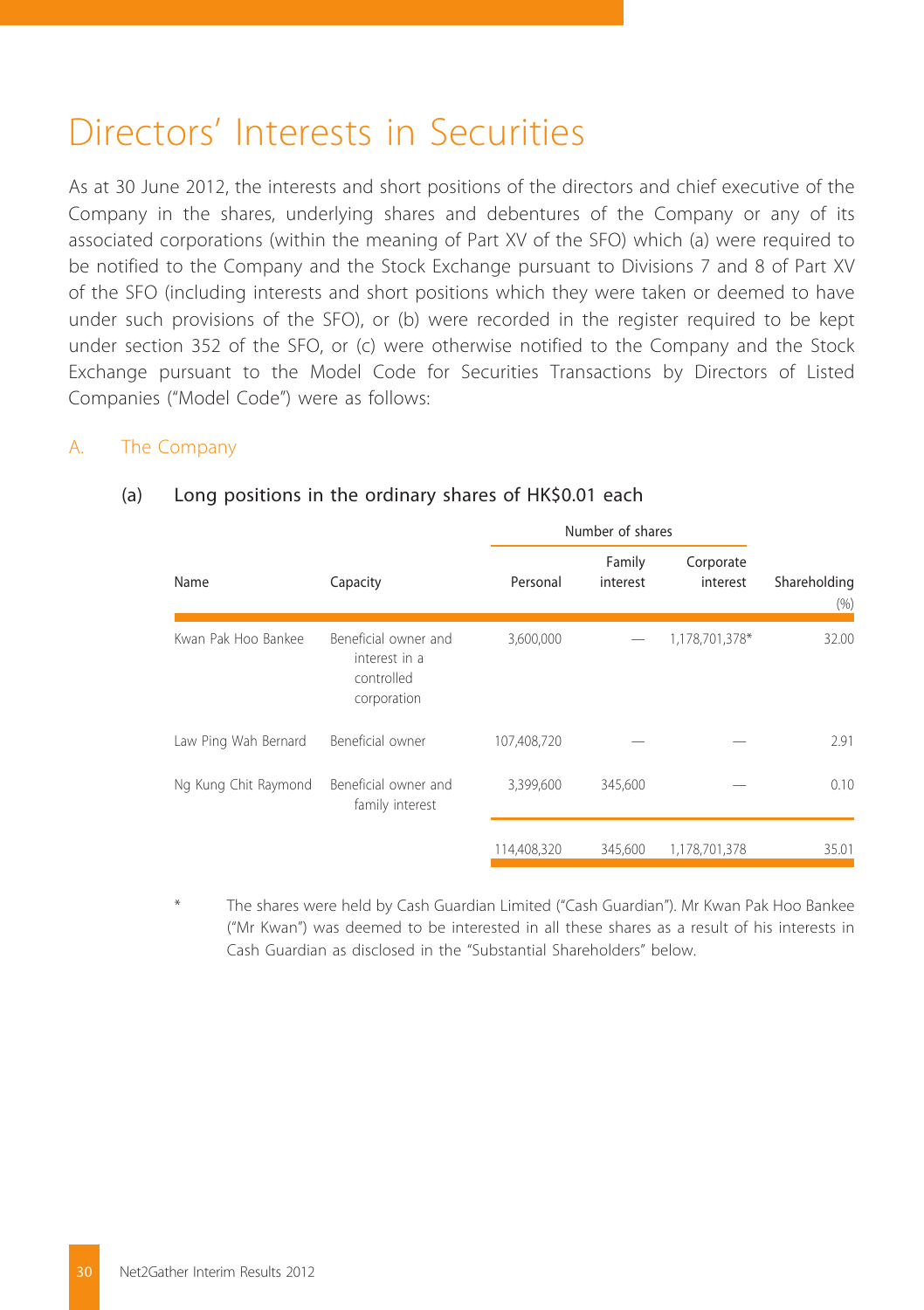#### (b) Long positions in the underlying shares

|                      |                  |                    |                                             |               | Number of options                         |                                              |                                         | Percentage                                           |
|----------------------|------------------|--------------------|---------------------------------------------|---------------|-------------------------------------------|----------------------------------------------|-----------------------------------------|------------------------------------------------------|
| Name                 | Date of<br>grant | Option period      | Exercise<br>price<br>per<br>share<br>$(HK\$ | Notes         | outstanding<br>as at<br>1 January<br>2012 | lapsed<br>during the<br>period<br>(Note (3)) | outstanding<br>as at<br>30 June<br>2012 | to issued<br>shares as at<br>30 June<br>2012<br>(96) |
| Kwan Pak Hoo Bankee  | 3/6/2010         | 3/6/2010-31/5/2012 | 0.1667                                      | $(1)$ & $(2)$ | 24.000.000                                | (24,000,000)                                 |                                         |                                                      |
| Law Ping Wah Bernard | 3/6/2010         | 3/6/2010-31/5/2012 | 0.1667                                      | (2)           | 24.000.000                                | (24.000.000)                                 |                                         |                                                      |
| Ng Kung Chit Raymond | 3/6/2010         | 3/6/2010-31/5/2012 | 0.1667                                      | (2)           | 12.000.000                                | (12.000.000)                                 |                                         |                                                      |
|                      |                  |                    |                                             |               | 60,000,000                                | (60.000.000)                                 |                                         |                                                      |

 *Options under share option schemes*

#### Notes:

- (1) Mr Kwan is also the substantial shareholder of the Company.
- (2) The options are vested in 2 tranches as to (i) 50% exercisable from 1 January 2011 up to 31 May 2012; and (ii) 50% exercisable from 1 January 2012 up to 31 May 2012. All options will vest until the grantee having been the members of the Group for 18 months from the date of grant.
- (3) The options were lapsed on 31 May 2012 due to expiry of the options.
- (4) The options are held by the directors of the Company in the capacity of beneficial owners.
- (5) No option was granted, exercised or cancelled during the period.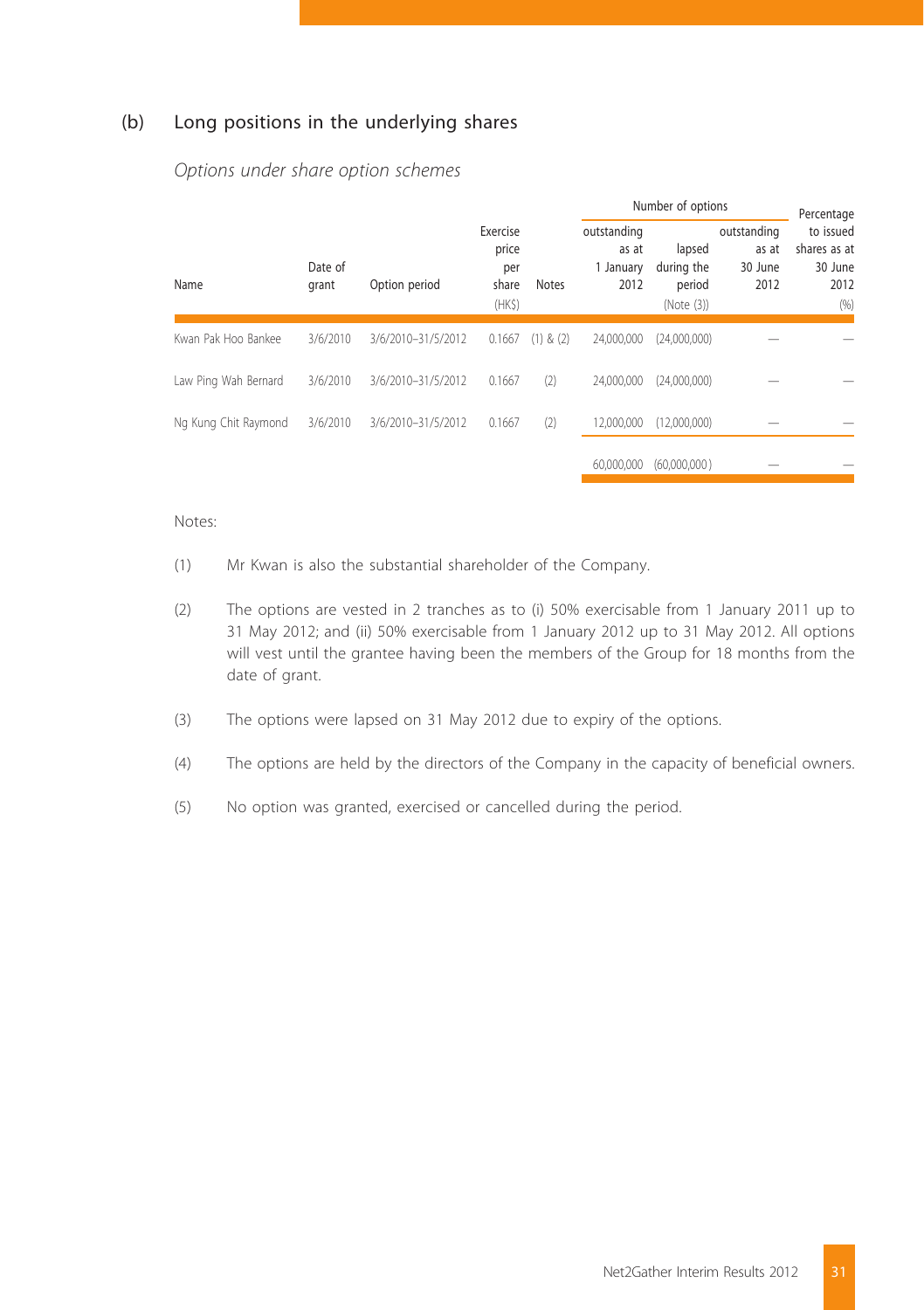#### B. Associated corporations (within the meaning of SFO)

#### CFSG

#### *(a) Long positions in the ordinary shares of HK\$0.02 each*

|                      |                                                                    | Number of shares |                    |                       |                      |
|----------------------|--------------------------------------------------------------------|------------------|--------------------|-----------------------|----------------------|
| Name                 | Capacity                                                           | Personal         | Family<br>interest | Corporate<br>interest | Shareholding<br>(96) |
| Kwan Pak Hoo Bankee  | Beneficial owner and<br>interest in a<br>controlled<br>corporation |                  |                    | 1,725,160,589*        | 44.02                |
| Law Ping Wah Bernard | Beneficial owner                                                   | 27,506,160       |                    |                       | 0.70                 |
| Ng Kung Chit Raymond | Beneficial owner and<br>family interest                            | 5,577,000        | 99,000             |                       | 0.14                 |
|                      |                                                                    | 33,083,160       | 99,000             | 1,725,160,589         | 44.86                |

The shares were held as to 1,657,801,069 shares by Celestial Investment Group Limited ("CIGL"), a wholly-owned subsidiary of Praise Joy Limited (which was 100% beneficially owned by the Company), and as to 67,359,520 shares by Cash Guardian. The Company was beneficially owned as to approximately 32.00% by Mr Kwan and Cash Guardian was 100% beneficially owned by Mr Kwan, details of which were disclosed in the "Substantial Shareholders" below. Pursuant to the SFO, Mr Kwan was deemed to be interested in all the shares held by CIGL and Cash Guardian in CFSG.

Out of the above 1,725,160,589 shares in aggregate, a total of 1,707,220,589 shares (43.56%) were charged under two share charges dated 14 July 2011 in favour of Wah Sun Finance Limited ("Wah Sun") ("Share Charges"). Wah Sun was controlled (1) as to 50% by Lam Hok Chung Rainier, Jong Yat Kit, Joseph Lo Kin Ching and Lai Kar Yan as joint and several administrators of the Estate of Kung, Nina; and (2) as to 50% by Hyper Chain Limited (which was wholly controlled by Lam Hok Chung Rainier and Jong Yat Kit as joint and several administrators of the Estate of Kung, Nina).

In addition, Hampstead Trading Limited and Diamond Leaf Limited held 99,644,160 shares (2.54%) and 7,656,742 shares (0.19%) respectively in CFSG. Both companies were wholly controlled by Lam Hok Chung Rainier and Jong Yat Kit as joint and several administrators of the Estate of Kung, Nina.

Together with the interests of Wah Sun in 1,707,220,589 shares (43.56%) in CFSG under the Share Charges as disclosed above, the Estate of Kung, Nina also known as Nina T.H. Wang was deemed to be interested in a total of 1,814,521,491 shares (46.29%) in CFSG pursuant to the SFO.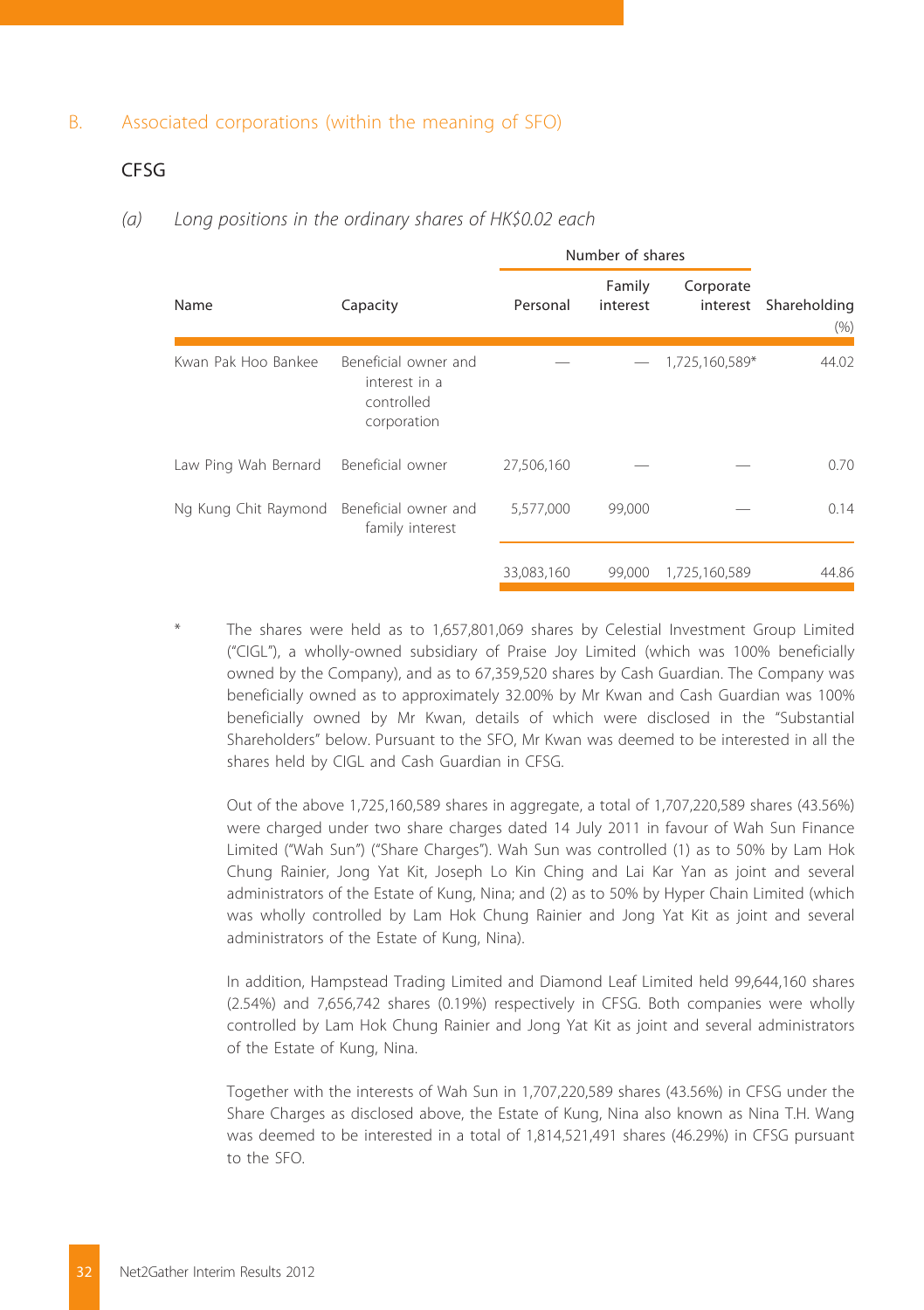#### *(b) Long positions in the underlying shares — options under share option scheme*

|                      |                  |                                         |        |                    | Number of options |              | Percentage                                |                                         |                                                      |
|----------------------|------------------|-----------------------------------------|--------|--------------------|-------------------|--------------|-------------------------------------------|-----------------------------------------|------------------------------------------------------|
| Name                 | Date of<br>grant | Exercise<br>price per<br>share<br>(HKS) |        | Option period      |                   | <b>Notes</b> | outstanding<br>as at<br>1 January<br>2012 | outstanding<br>as at<br>30 June<br>2012 | to issued<br>shares as at<br>30 June<br>2012<br>(96) |
| Kwan Pak Hoo Bankee  | 15/10/2010       | 15/10/2010-31/10/2012                   | 0.2764 | $(1), (2)$ & $(3)$ | 22.000.000        | 22,000,000   | 0.56                                      |                                         |                                                      |
| Law Ping Wah Bernard | 15/10/2010       | 15/10/2010-31/10/2012                   | 0.2764 | $(2)$ & $(3)$      | 33.000.000        | 33,000,000   | 0.84                                      |                                         |                                                      |
| Ng Kung Chit Raymond | 15/10/2010       | 15/10/2010-31/10/2012                   | 0.2764 | $(2)$ & $(3)$      | 5,500,000         | 5.500.000    | 0.14                                      |                                         |                                                      |
|                      |                  |                                         |        |                    | 60,500,000        | 60,500,000   | 1.54                                      |                                         |                                                      |

Notes:

- (1) Mr Kwan is also the substantial shareholder of the Company.
- (2) The options were vested in 2 tranches as to (i) 50% exercisable from 1 January 2011 up to 31 October 2012; and (ii) 50% exercisable from 1 January 2012 up to 31 October 2012.
- (3) The vesting of the options is subject to the grantee having been with members of the Group for 14 months from the date of grant.

Save as disclosed above, as at 30 June 2012, none of the directors, chief executive or their associates had any interests and short positions in the shares, underlying shares or debentures of the Company or any of its associated corporations (within the meaning of Part XV of the SFO) which (a) were required to be notified to the Company and the Stock Exchange pursuant to Divisions 7 and 8 of Part XV of the SFO (including interests and short positions which they were taken or deemed to have under such provisions of the SFO), or (b) were recorded in the register required to be kept under section 352 of the SFO, or (c) were otherwise notified to the Company and the Stock Exchange pursuant to the Model Code.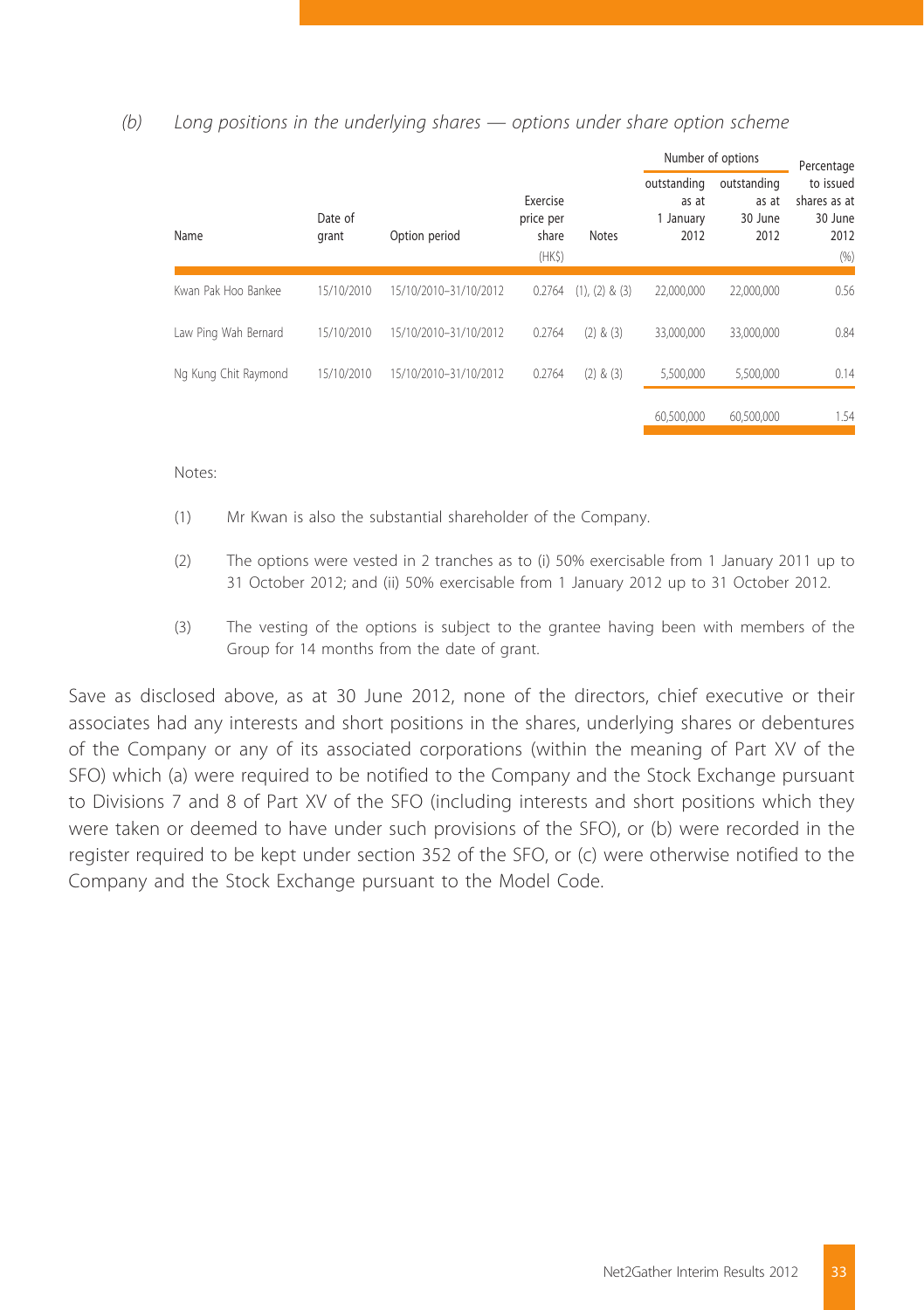# SHARE OPTION SCHEMES

#### The Company

Details of share options to subscribe for shares in the Company granted to participants under the share option scheme of the Company during the six months ended 30 June 2012 were as follows:

|                              |                       |                                         |               |                                           | Number of options                            |                                         |
|------------------------------|-----------------------|-----------------------------------------|---------------|-------------------------------------------|----------------------------------------------|-----------------------------------------|
| Date of<br>grant             | Option period         | Exercise<br>price per<br>share<br>(HKS) | <b>Notes</b>  | outstanding<br>as at<br>1 January<br>2012 | lapsed<br>during the<br>period<br>(Note (4)) | outstanding<br>as at<br>30 June<br>2012 |
| <b>Directors</b><br>3/6/2010 | 3/6/2010-31/5/2012    | 0.1667                                  | $(1)$ & $(2)$ | 60,000,000                                | (60,000,000)                                 |                                         |
| Employees<br>3/6/2010        | 3/6/2010-31/5/2012    | 0.1667                                  | (2)           | 96.000.000                                | (96,000,000)                                 |                                         |
| Consultants<br>29/11/2010    | 29/11/2010-30/11/2013 | 0.8600                                  | (3)           | 30,000,000                                |                                              | 30,000,000                              |
|                              |                       |                                         |               | 186.000.000                               | (156.000.000)                                | 30.000.000                              |

#### Notes:

- (1) Details of the options granted to the directors are set out in the section headed "Directors' Interests in Securities".
- (2) The options are vested in 2 tranches as to (i) 50% exercisable from 1 January 2011 up to 31 May 2012; and (ii) 50% exercisable from 1 January 2012 up to 31 May 2012. All options will be vested until the grantee having been the members of the Group for 18 months from the date of grant.
- (3) The options were granted to consultants of the Group for the services to be provided to the Group. The options will be exercisable within 7 days from the date of completion of the services determined at the sole discretion of the Board of Directors.
- (4) The options were lapsed on 31 May 2012 due to expiry of the options.
- (5) No option was granted, exercised or cancelled during the period.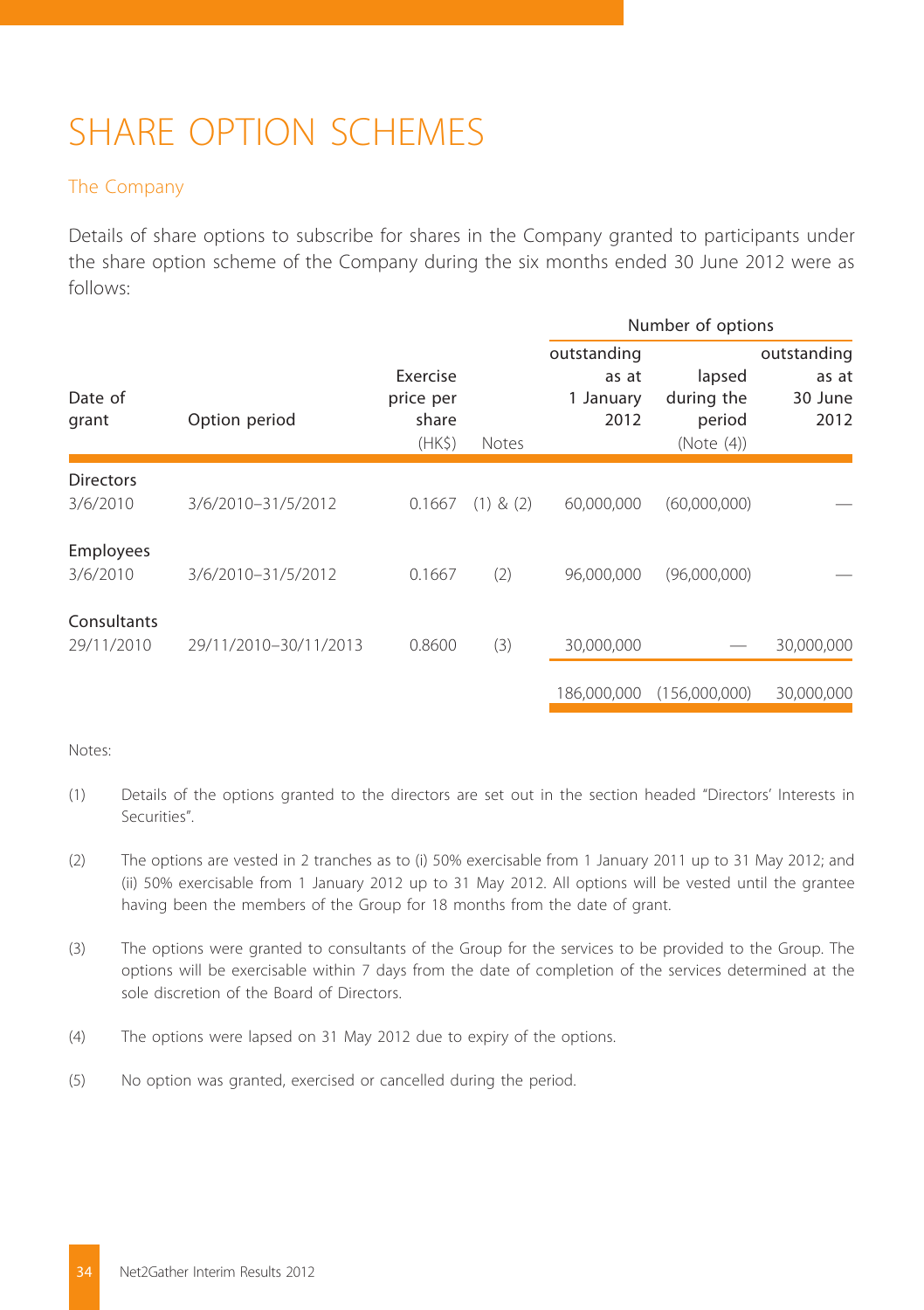#### The subsidiary

Netfield Technology Limited (incorporated in Bermuda) ("Netfield (Bermuda)")

No option has been granted under the share option scheme adopted by Netfield (Bermuda) on 6 June 2008.

### Substantial Shareholders

As at 30 June 2012, so far as is known to the directors and chief executive of the Company, the persons/companies, other than a director or chief executive of the Company, who had interests or short positions in the shares and underlying shares of the Company as recorded in the register required to be kept under section 336 of the SFO were as follows:

| Name                                | Capacity                                           | Number of | shares Shareholding<br>$(\% )$ |
|-------------------------------------|----------------------------------------------------|-----------|--------------------------------|
| Hobart Assets Limited<br>(Note (1)) | Interest in a controlled corporation 1,178,701,378 |           | 31.91                          |
| Cash Guardian (Note (1))            | Interest in a controlled corporation 1,178,701,378 |           | 3191                           |

Notes:

- (1) This refers to the same number of shares held by Cash Guardian, a wholly-owned subsidiary of Hobart Assets Limited, which in turn was 100% beneficially owned by Mr Kwan. Pursuant to the SFO, Mr Kwan and Hobart Assets Limited were deemed to be interested in the shares held by Cash Guardian.
- (2) Mr Kwan (a director whose interests are not shown in the above table) was interested and/or deemed be interested in a total of 1,182,301,378 shares (32.00%), which were held as to 1,178,701,378 shares by Cash Guardian and as to 3,600,000 shares in his personal name. Detail of his interest is set out in the section "Directors' interests in securities" above.

Save as disclosed above, as at 30 June 2012, so far as is known to the directors and chief executive of the Company, no other parties (other than a director or chief executive of the Company) who had interests or short positions in the shares and underlying shares of the Company as recorded in the register required to be kept under section 336 of the SFO.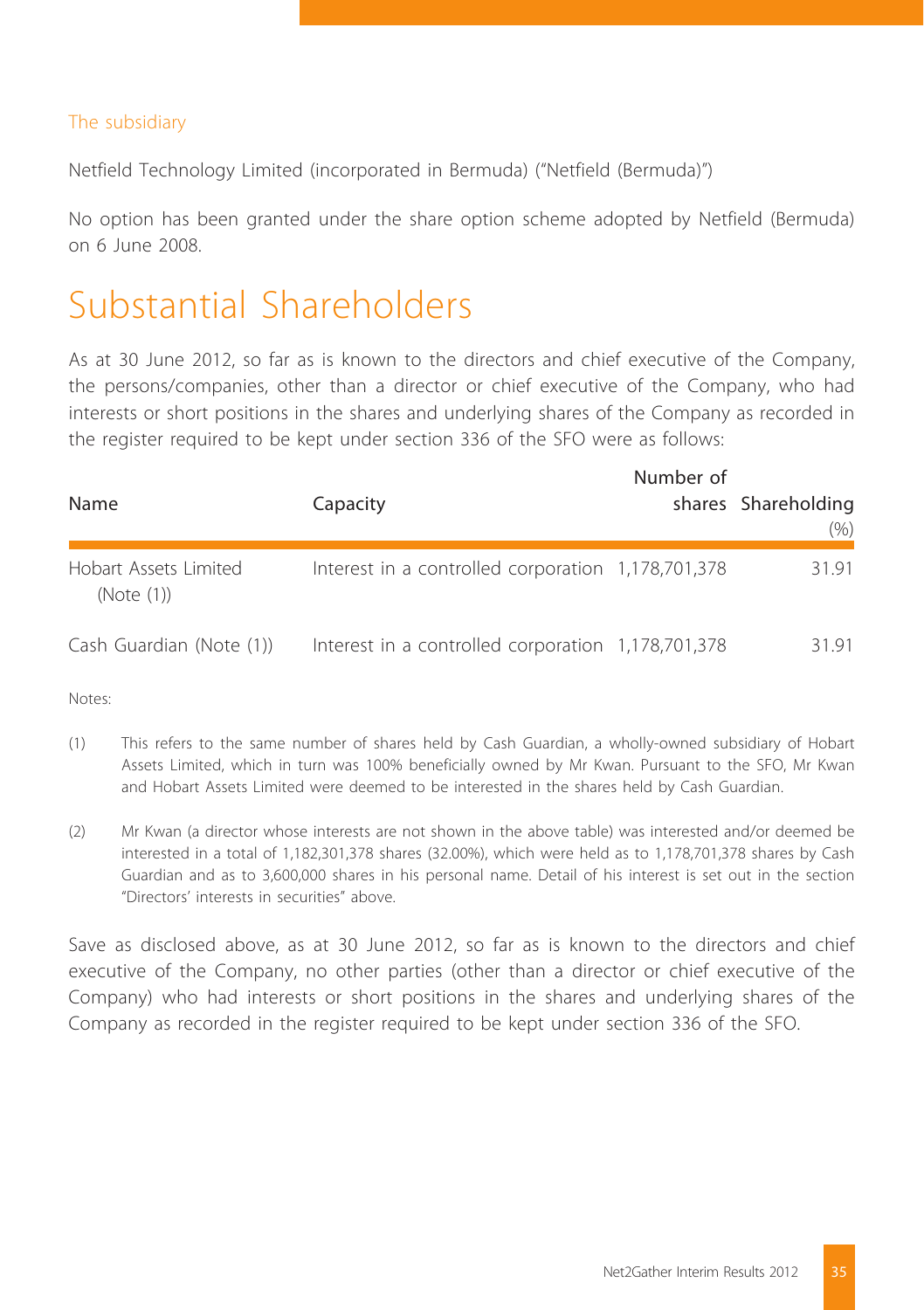# Corporate Governance

During the accounting period from 1 January 2012 to 30 June 2012, the Company had duly complied with the code provisions set out in the Code on Corporate Governance Practices ("CG Code") contained in Appendix 14 of the Listing Rules, except for the deviations summarised as follows:

The roles of chairman and chief executive officer ("CEO") of the Company did not separate and were performed by the same individual, Mr Kwan Pak Hoo Bankee, as provided for in code provision A.2.1. Mr Kwan Pak Hoo Bankee, Chairman of the Board, also assumes the role of CEO of the Company during the underlying period. The dual role of Mr Kwan provides a strong and consistent leadership to the Board and is critical for efficient business planning and decisions of the Group. The balance of power and authorities is ensured by the operation of the senior management and the Board, which comprise experienced and high caliber individuals.

The Company does not have a nomination committee as provided for in code provision A.5. At present, the Company does not consider it necessary to have a nomination committee as its function has been performed by the Board under administration of the internal nomination policy. The Board under the leadership of the Chairman is responsible for reviewing the structure, size and composition of the Board and the appointment of new Directors from time to time to ensure that it has a balanced composition of skills and experience appropriate for the requirements of the businesses of the Company, and the Board as a whole is also responsible for reviewing the succession plan for the Directors.

The Chairman of the Board, Mr Kwan Pak Hoo Bankee, was unable to attend the annual general meeting of the Company held in May 2012 as provided for in code provision E.1.2 as he was on an overseas engagement.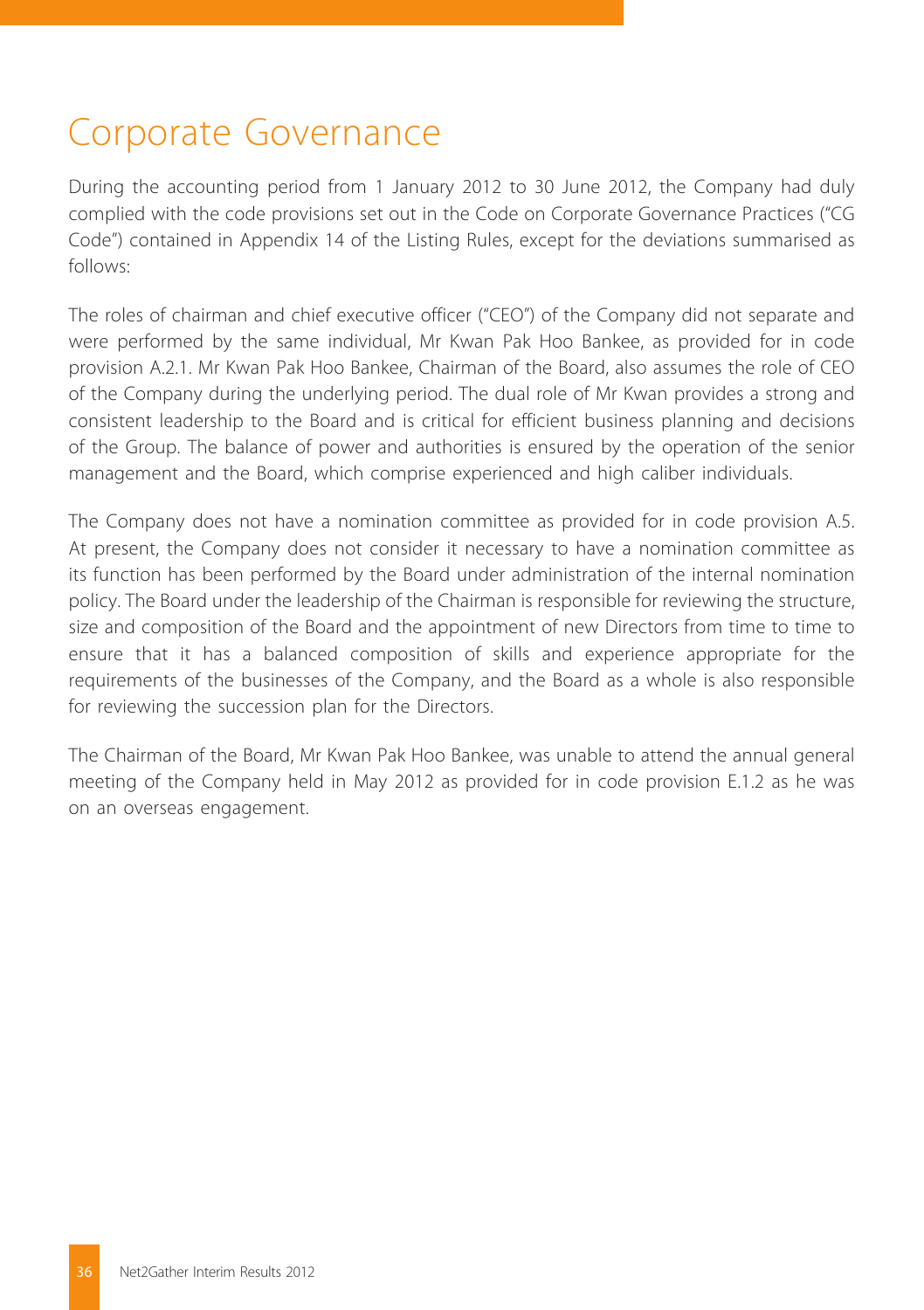The independent non-executive Directors, Mr Wong Chuk Yan and Dr Chan Hak Sin, were unable to attend the annual general meeting of the Company held in May 2012 as provided for in code provision A.6.7 as they were on an overseas engagement and other business engagement respectively.

Save for the above, the Company has been in compliance with the CG Code throughout the six months ended 30 June 2012.

## Compliance with the Model Code

The Company has adopted a code of conduct regarding securities transactions by directors as set out in Appendix 10 of the Listing Rules. All directors have confirmed, following specific enquiry by the Company, that they fully complied with the required standard of dealings set out therein throughout the review period.

## Review of Results

The Group's unaudited consolidated results for the six months ended 30 June 2012 have not been reviewed by the auditors of the Company, but have been reviewed by the audit committee of the Company.